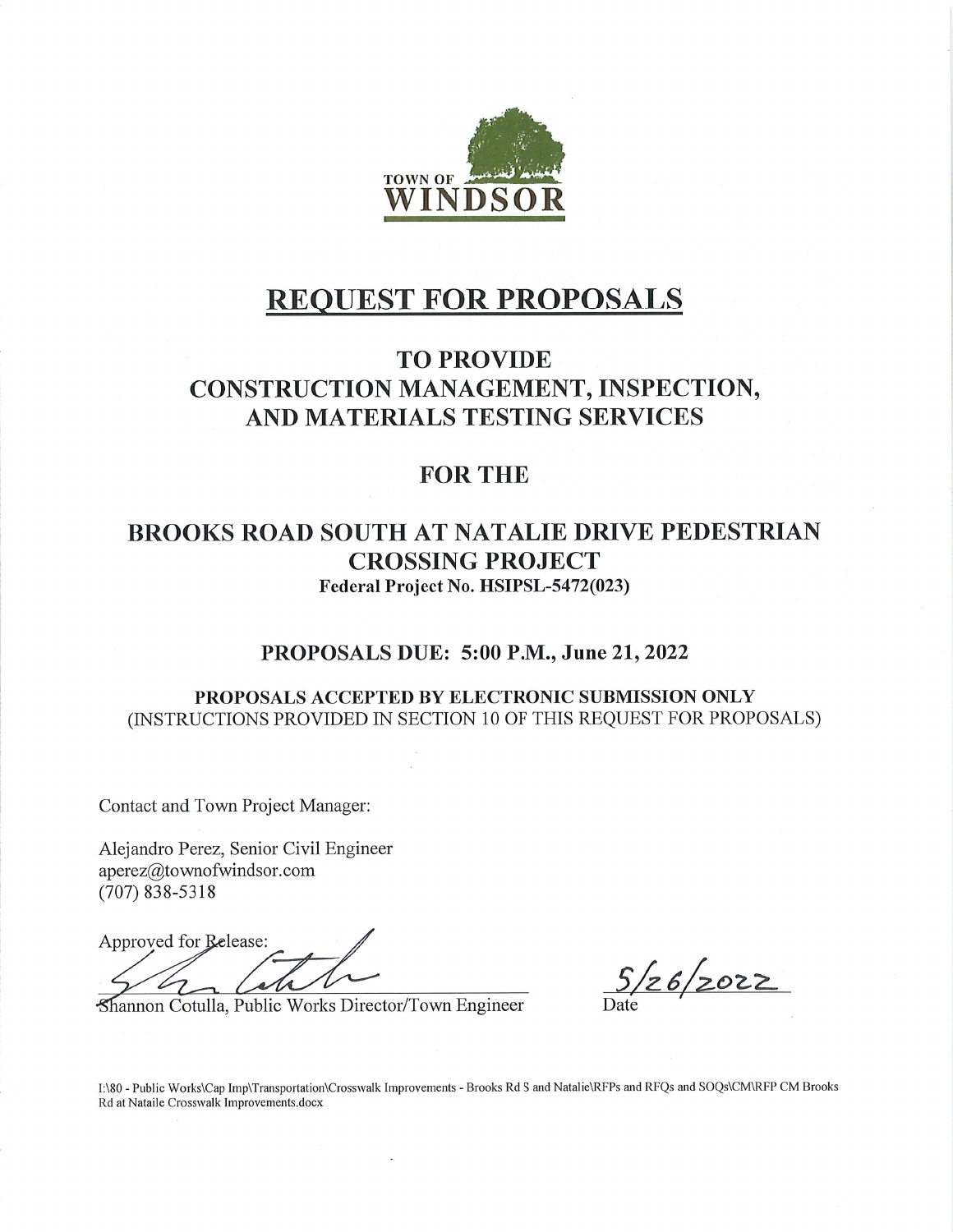# **TABLE OF CONTENTS**

| <b>Section</b> | <b>Page</b> |
|----------------|-------------|
|                |             |
|                |             |
|                |             |
|                |             |
|                |             |
|                |             |
|                |             |
|                |             |
|                |             |
|                |             |
|                |             |

#### **Attachments**

- 1. Professional Services Agreement with Insurance Requirements
- 2. Proposal Evaluation Criteria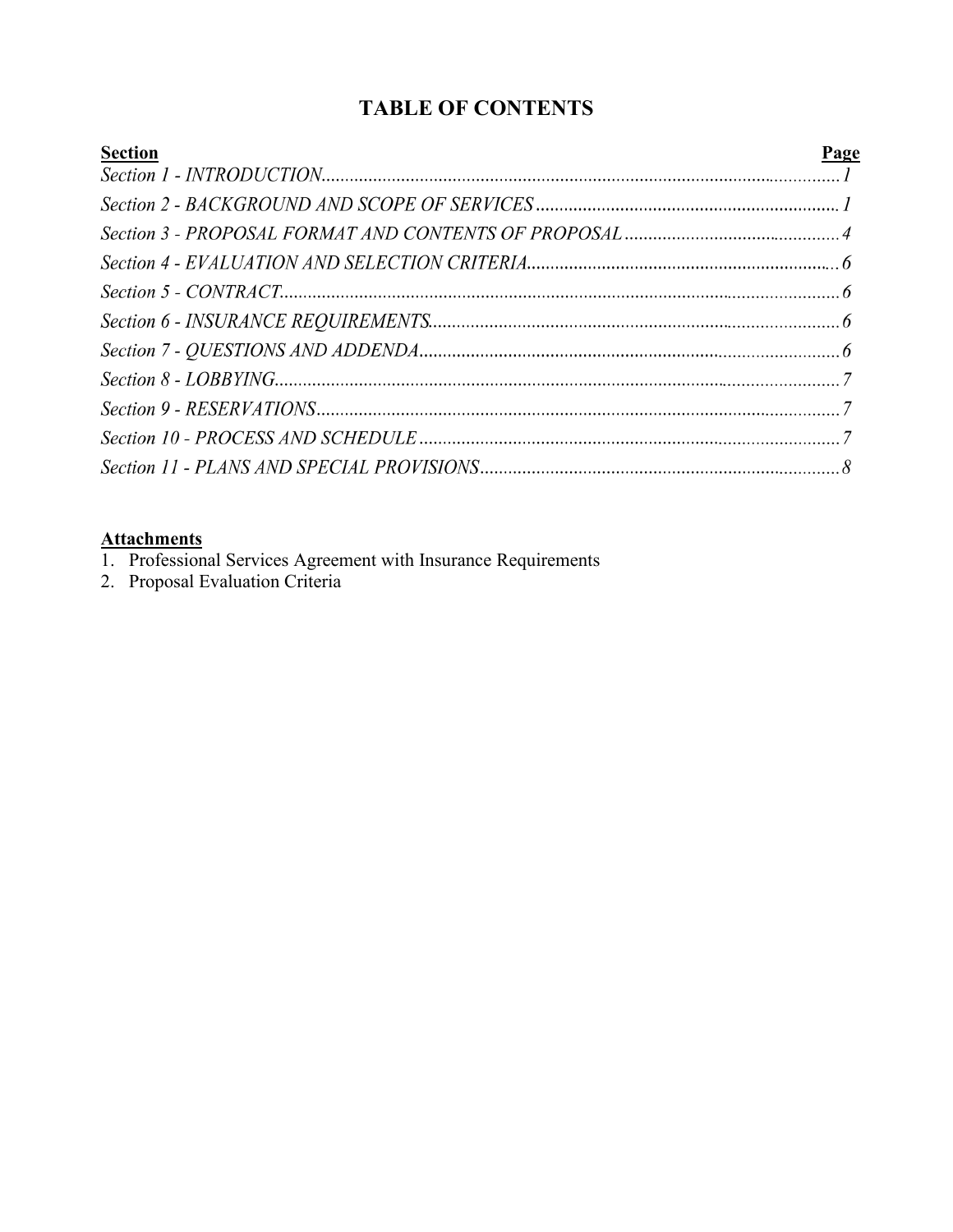#### **TOWN OF WINDSOR REQUEST FOR PROPOSALS TO PROVIDE CONSTRUCTION MANAGEMENT, INSPECTION AND MATERIALS TESTING FOR THE BROOKS ROAD SOUTH AT NATALIE DRIVE PEDESTRIAN CROSSING PROJECT**

# *Section 1 - INTRODUCTION*

The Town of Windsor (Town) is requesting proposals from qualified engineering firms for construction management, inspection, and materials testing for the Brooks Road South at Natalie Drive Pedestrian Crossing Project. The project limits are Brooks Road South from Bond Place to Foothill Drive. Project elements include the of curb, gutter, sidewalk, curb ramps, enhanced crosswalk signage, traffic striping, asphalt concrete paving, slurry seal, and such other items of work as are required to complete the project. Funding sources for the project will be a State Highway Safety Improvement Program (HSIP) Cycle 10 grant and local funds. **The construction estimate for the project is \$222,500. There are 45 working days specified in the Special Provisions.**

The intent of this Request for Proposal (RFP) is to identify the limits of the project and the proposed scope of construction work. It will ultimately be up to the consultant to determine and propose the details of the actual Consultant services work. Consultant services include, but are not limited to, construction management, inspection, and materials testing following the Town's standards and procedures and Caltrans Local Assistance Procedures Manual (LAPM).

### **Section 2 - BACKGROUND AND SCOPE OF SERVICES**

Windsor is located in central Sonoma County, approximately 20 miles east of the Pacific Ocean. The City of Healdsburg is five miles to the northwest, and the City of Santa Rosa is seven miles to the southeast. The Town is responsible for approximately 90 centerline miles of streets.

The Consultant shall be qualified by experience and license, to legally and ethically; manage construction, provide inspection, and test materials for State Funded construction projects in the State of California. The Consultant will be expected to perform all labor compliance in accordance with current regulations and in accordance with the LAPM. The selected consultant will work closely with the Town Project Engineer(s). Following is a summary of the scope of services to be performed by the Consultant.

#### **a) Construction Management:**

The selected Consultant must provide and identify an experienced Construction Manager who has successfully delivered services on similar projects. At least 10 years of relevant work is required. The Construction Manager will perform the following services:

- Preconstruction services including review of contract documents
- Schedule and Conduct a pre-construction meeting to be held at the Town offices
- Deliver services and files in accordance with the LAPM
- Provide and identify the Labor Compliance Officer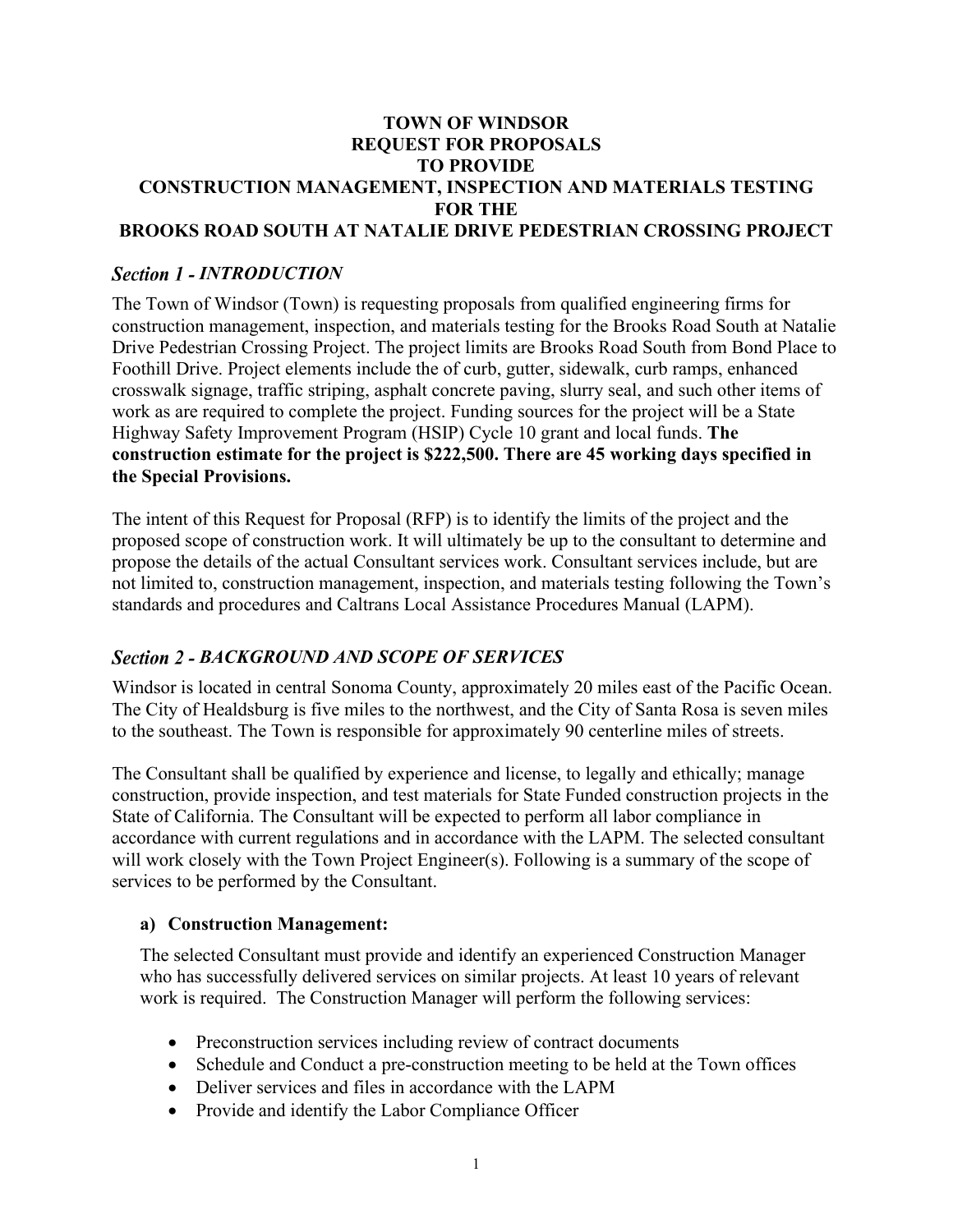- Manage and coordinate all aspects of the project inclusive of services identified in the RFP
- Conduct weekly/bi-weekly construction meetings with the contractor, Town and other involved parties. Prepare and distribute meeting agendas and minutes
- Provide Contractor with a list of all required submittals and due dates
- Coordinate with Town Staff, multiple contractors, agencies and project stakeholders
- Prepare weekly Status reports and Statements of Working Days
- Coordinate design changes
- Participate in field meetings and document; issues, findings, direction, changes, etc. and develop solutions
- Participate in public outreach activities including providing a phone number and answering all calls from the public
- Respond in writing to all written complaints received from the public
- After receiving the Contractor's schedule prepare a Project Schedule including all items of work
- Monitor construction schedule including regular monthly updates to be submitted to the Town's Project Manager
- Take pre-construction photos of the project site including adjacent properties
- Prepare Contract Change Orders (CCOs) in Town format
- Maintain an accounting of construction costs, including approved CCOs
- Review Progress Payment Requests, make payment recommendations, and prepare Progress Payment Summaries in Town format
- Review and coordinate approval of shop drawings with the Design Consultant
- Review and approve materials submittals
- Log, track and process all Requests for Information (RFIs). Requests for Changes (RFCs). Contract Change Orders (CCOs), field directives (FDs), Notices of Potential Claim (NOPCs), Non-Conformance Reports (NCRs), construction schedule, and detailed Traffic Control Plan(s)
- Add information to a field set of Record Drawings on a weekly basis and whenever changes occur
- Attempt to prevent claims from being filed and resolve conflicts during construction in order to keep additional costs down and to minimize Town Staff involvement
- Monitor materials documentation and testing results, as well as enforce corrections
- Conduct labor compliance per LAPM requirements
- Review and approve Contractor's safety program per State requirements
- Review and respond to all requests for clarification or information
- Review and make recommendation to the Town on all Contractor supplied Traffic Control Plans
- Process all project documentation per Town requirements and standard format
- Deliver project on time and within construction budget
- Perform a final review of the work
- Compile a "punch list' for the Contractor and monitor the completion of the items listed
- Review and propose final quantities and payments to the Town Project Manager
- Other project contract and construction management responsibilities as required or assigned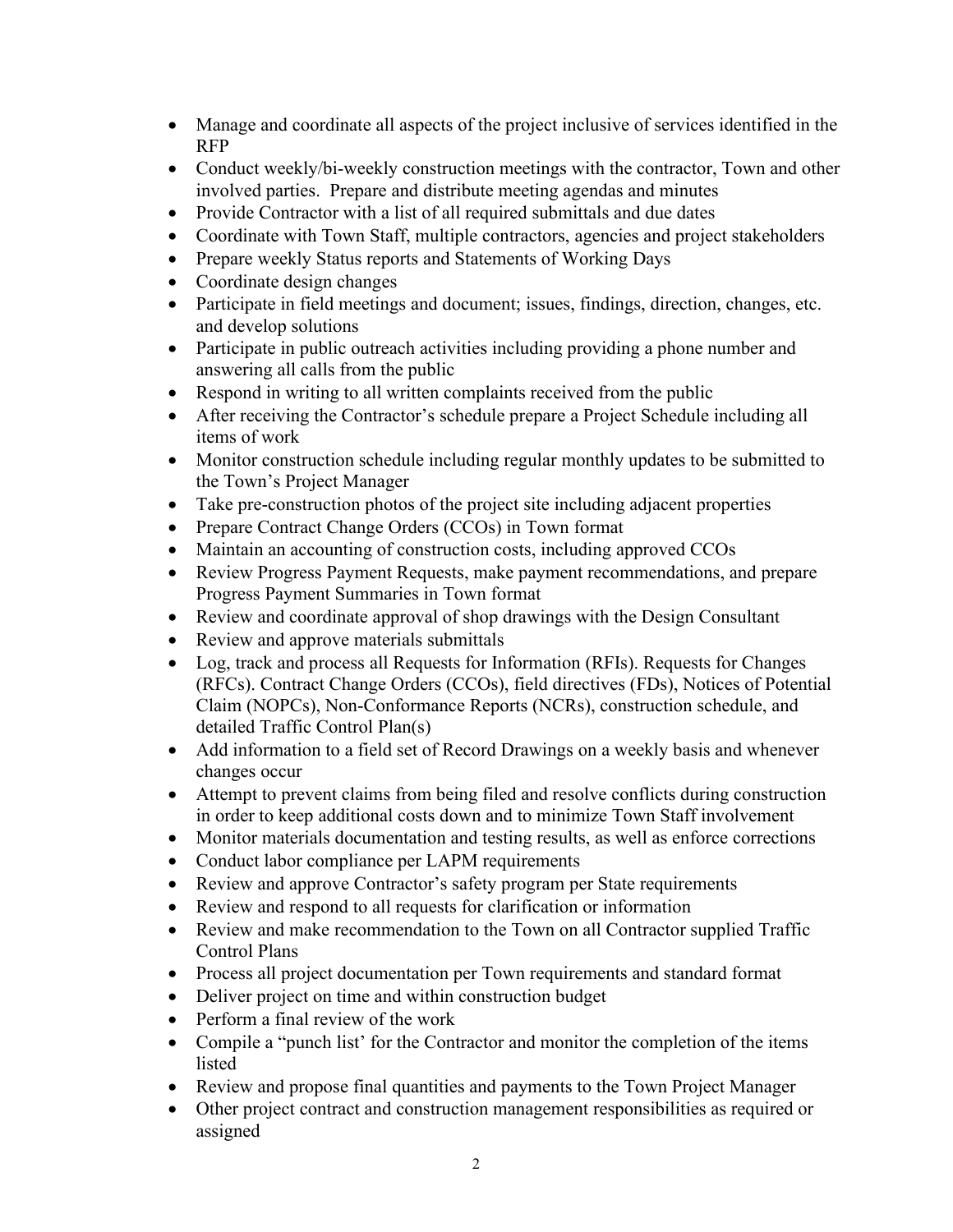# **b) Construction Observation (Inspection):**

The selected Consultant must provide experienced Construction Inspectors who have successfully provided services utility projects including underground sewer and water projects. At least 10 years of experience in construction inspection is required. The Construction Inspector will perform the following services:

- Coordinate with Town Staff, Windsor Unified School District, Windsor Police Department, Sonoma County Transit, Windsor Fire Department, ambulance providers, and other project stakeholders
- Coordinate with PG&E, AT&T, Sonic, and other potential utilities
- Public outreach
- Monitor construction activities
- Complete daily measurements of quantities of work with the Contractor and include them in the Daily Inspection Reports
- Provide Daily Inspection Reports to Town Staff on a weekly basis
- Attend all pre-construction, utility coordination, field, and progress meetings
- Provide complete and documented measurements and calculations to administer progress payments, change orders, extra work, etc.
- Prepare in-progress punch lists at the completion of each phase of the project
- Ensure project construction in accordance with approved contract documents, utility standards, Town Standards, and Caltrans standards
- Ensure that all construction activities are witnessed.
- Ensure compliance with the NPDES Program
- Inspect materials and equipment upon delivery for compliance with construction contract documentation
- Each working day, meet with the Contractor to review proposed work plans, including specific details that might affect progress. Inform Town Project Manager of any work which may result in a noteworthy impact to the Town
- Closely monitor compaction, material and other necessary testing results and require the Contractor to provide corrective measures to achieve compliance
- Maintain copies of all permits needed to construct the project and enforce special requirements of each
- Provide digital photos and a photo log of all construction activities

### **c) Materials Testing:**

The Consultant shall provide the following materials testing services for this project by qualified and experienced staff or sub-contractors:

- Materials testing shall conform to all Caltrans requirements, to those of the LAPM, and to the Town's QAP
- Review AC mix designs and provide assistance as requested with respect to qualifying equipment and process for asphalt concrete production for the Contractor prior to construction
- Review PCC mix designs and provide consultation with the Town for approval of mix for the project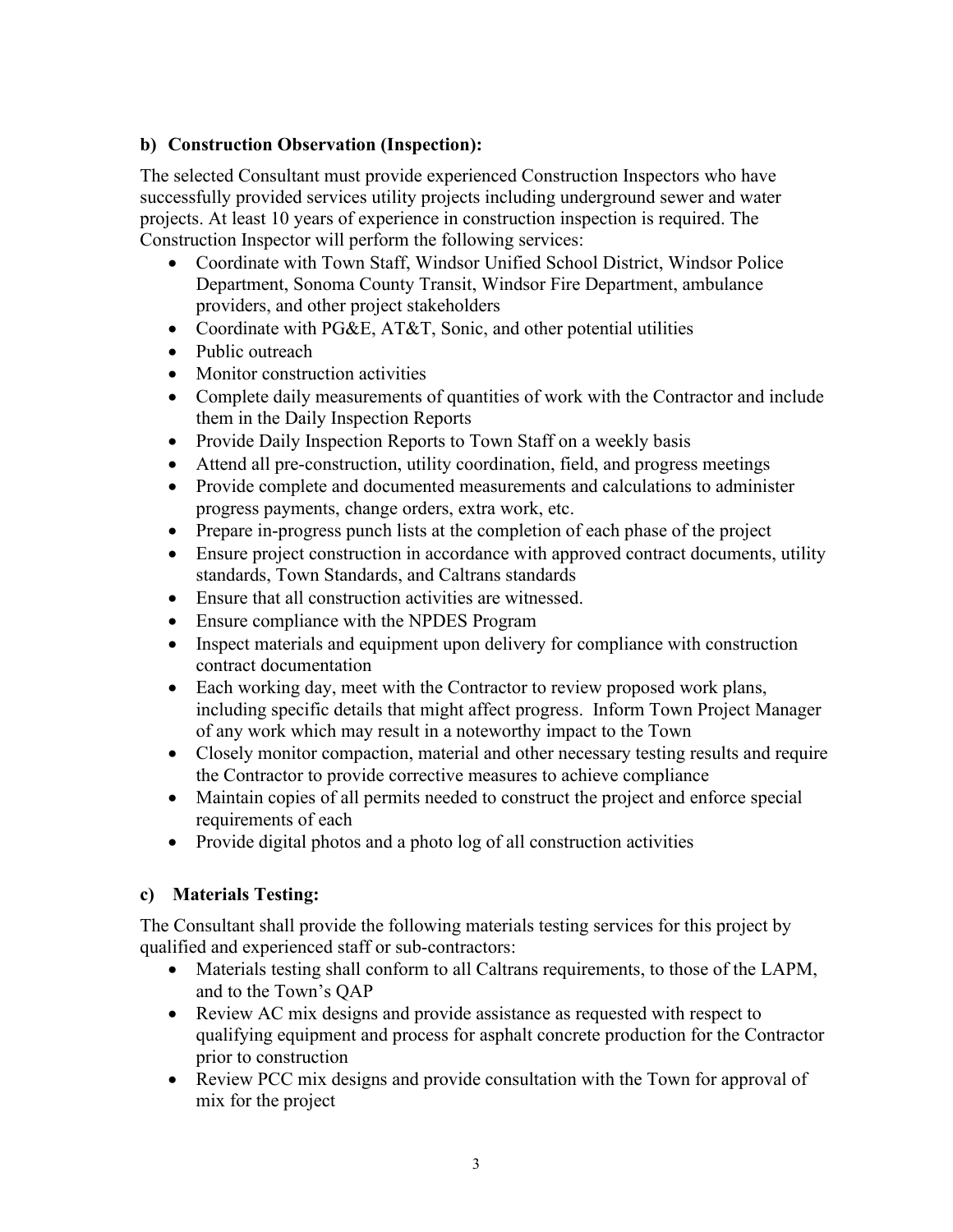- Provide requested miscellaneous consultation during the project, including discussions with the Contractor to emphasize proper treatment of asphalt concrete materials
- Ensure the materials testing lab provides all compaction tests per plan, specification and regulations per LAPM
- Complete and sign all forms required by the LAPM

# **d) Utility and Outside Agency Coordination:**

- Send notification of the pre-construction meeting to all affected companies
- Review scope of work with each affected utility company at the construction conference and review possible conflicts. Work with each utility to ensure that specific project needs are understood
- Observe, coordinate, and monitor utility relocations

# **e) Project Closeout:**

- Coordinate a final walk-through with all affected stakeholders, prepare punch list, certify completion of the project, identify the date work was completed, and recommend acceptance
- Review and transfer his and the Contractor's Record Drawings to the Design Consultant who will prepare the Record Drawing
- Review and sign the Record Drawing as Consultant Construction Manager
- Within 30 days of completion of the contract provide the Town a signed letter stating that the Consultant has provided construction management, inspection and materials testing and that, to the best of his knowledge, all work has been completed in accordance with the Contract Documents
- Finalize contract bid items, claims, Contract Change Orders, and punch list items
- Prepare all final reports including report of completion for acceptance of the project
- Finalize and provide complete electronic project files plus a paper copy to the Town Project Engineer
- Address any unresolved issues including, but not limited to, Contract Change Orders, claims etc.
- Complete and sign all forms required by the LAPM

# *PROPOSAL FORMAT AND CONTENTS OF PROPOSAL*

To maintain uniformity in the evaluation process, your proposal shall be limited to a maximum of fifteen (15) pages. Paper size shall be limited to 8 ½-inch by 11-inch size in the proposals except for figures and tables for which 11 inches by 17 inches may be used. The text font shall not be smaller than size 12 except within any tables included. The transmittal letter, table of contents, front and back covers, section dividers, appendices, detailed resumes and references are excluded from the page count

Detailed resumes and references shall be submitted as appendices to the proposals.

The proposal shall include the following sections in the order below: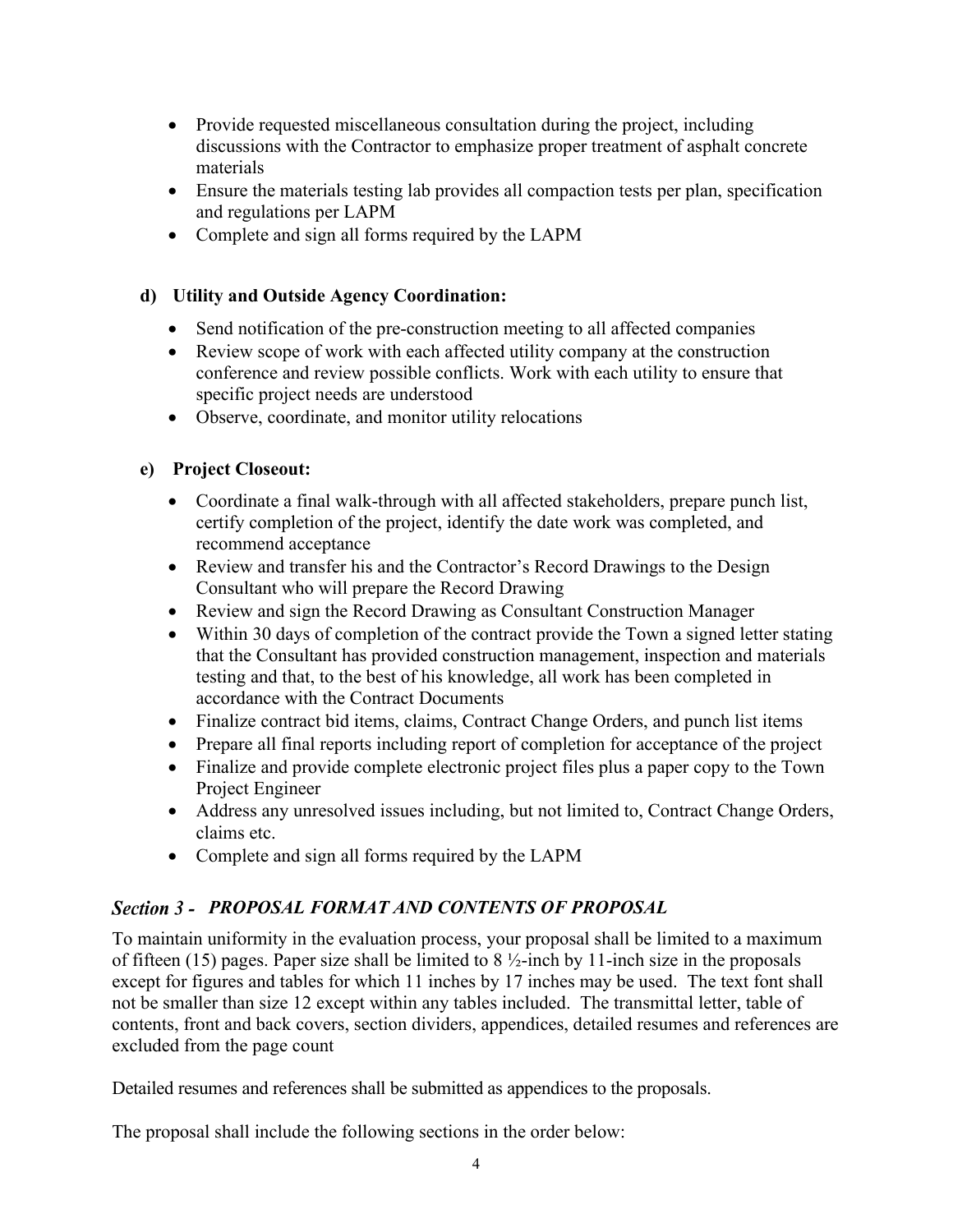#### **A. TRANSMITTAL LETTER**

Within a maximum of two pages, include the primary consultant's name and business address, as well as the name, title, telephone number, and email address of the Project Manager and the individual authorized to negotiate the contract on behalf of the consulting firm. Summarize your understanding of the RFP Scope of Services and briefly introduce your team. State the firm's acceptance of the provisions in the Town's standard Professional Services Agreement (Attachment 1).

#### **B. PROJECT APPROACH**

Provide a narrative description of the how the work will be managed based on the needs of the Town and the requirements outlined in this RFP. Include allocation of resources and project management for schedule and budget controls.

#### **C. PROJECT TEAM**

The proposed project team shall be identified, including project managers, project engineers, and/or team leaders, and all other key staff, complete with a summary of relevant experience and qualifications for each key team member. Resumes for each team member shall be included in the appendix. Construction Manager and Inspector are to be identified by name and may not be changed without the Town's prior written permission.

Identify the names and qualifications of any sub consultants proposed to be utilized in completing the work and identify the tasks or sub-tasks to be assigned to them.

#### **D. RELEVANT EXPERIENCE**

Provide a summary of projects for which the consultant has performed similar services. This list shall include the name, contact person, address, and phone number of each party for whom the service was provided, as well as a brief description of the service performed, dollar amount of the contract, and the date the project was completed.

#### **E. REFERENCES**

Provide at least three references (name, title, agency, and telephone number) for the Project Manager and Task Leaders from similar type/size projects. References shall be included in the appendix.

#### **F. COST PROPOSAL AND RATE SCHEDULE**

The cost proposal shall include time and estimated fee for each task and a grand total not-toexceed fee. Include a current list of hourly billing rates for all staff identified in the proposal. The rates shall include direct and indirect charges and expenses including travel, software, and high-end computer use, supplies, printing, etc. **The cost proposal shall be submitted separately from the proposal.**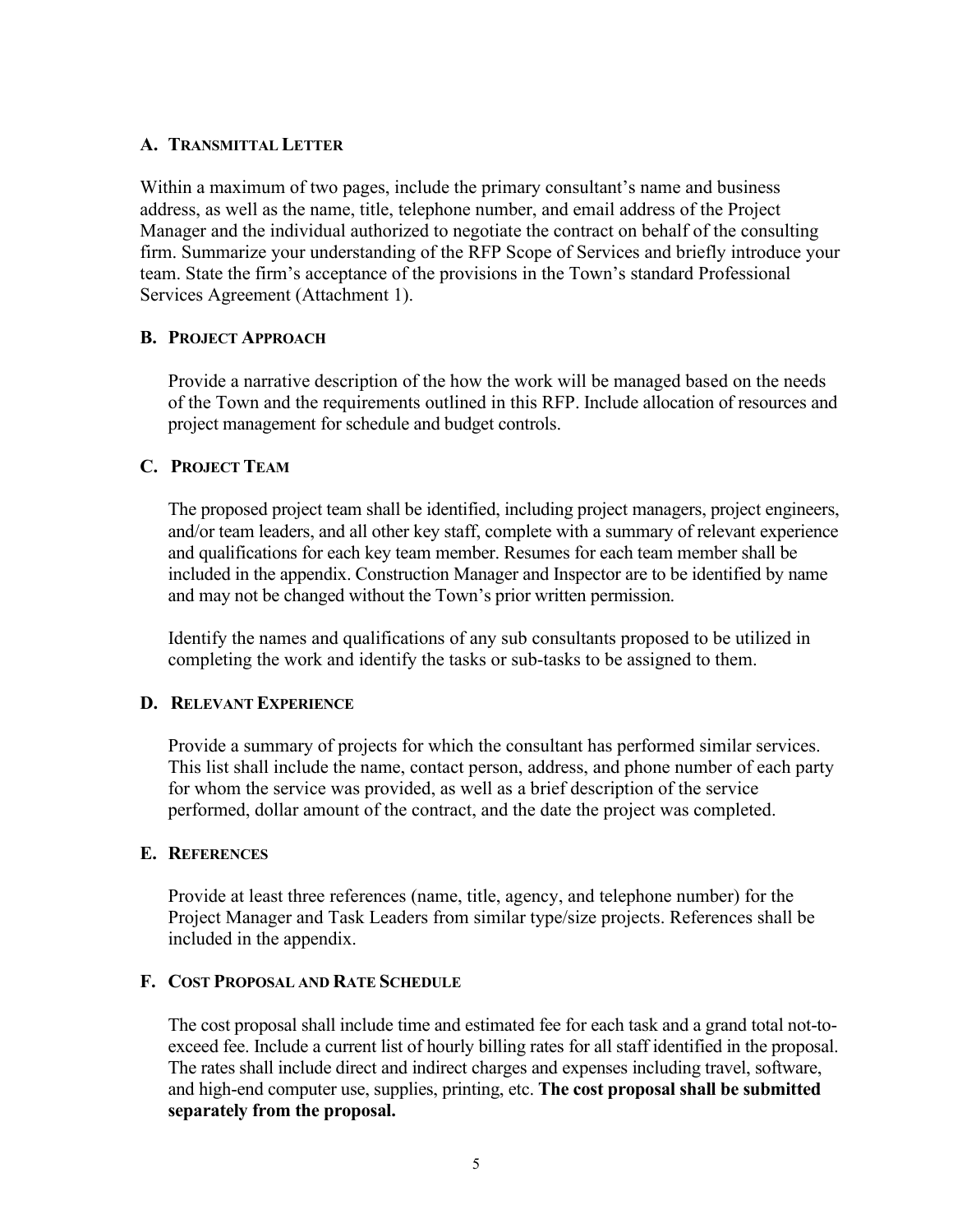### **G. CONFLICT OF INTEREST**

Firms submitting proposals must disclose to the Town any actual, apparent, direct or indirect, or potential conflicts of interest that may exist with respect to the firm, management, or employees of the firm or other persons relative to the services to be provided for this project.

# *EVALUATION AND SELECTION CRITERIA*

The Town follows Qualification-Based Selection (QBS) approach to consultant selection. The consultants that are deemed to most fully meet the following criteria will be asked to negotiate a scope and fee Professional Services Agreement (PSA). Qualifications will be evaluated on the basis of the following criteria (Attachment 2):

- Firms experience for similar of the services required, including unique and direct knowledge of the Town's street facilities.
- Understanding Scope of Services and work to be done
- Experience and qualifications of the firm's project managers and field personnel.
- Project team experience working together on similar projects
- Familiarity with state and federal procedures
- Demonstrated technical ability and innovative techniques
- Financial responsibility

# **Section 5 - CONTRACT**

The Town's standard contract form is a Professional Services Agreement (PSA) and is provided in attachment 1. The Town standard form PSA will be considered acceptable to the successful consultant.

# **Section 6 - INSURANCE REQUIREMENTS**

The prime consultant and any subconsultants must satisfy the insurance requirements indicated in Article 26 of the standard Professional Services Agreement (Attachment 1). No exceptions will be granted.

# **Section 7 - QUESTIONS AND ADDENDA**

If your firm intends to submit an RFP, in order to ensure that all interested firms are notified of such clarifications or corrections, please provide one email contact to the Town Project Manager as soon as possible.

Questions on this Request for Proposals can be addressed **via email or telephone by no later than June 15, 2022 at 5:00 p.m.** to the Town Project Manager listed on the cover of this RFP.

Should addenda be needed, a copy will be sent by email to all firms that have contacted the Town Project Manager with interest and posted on the Town's website prior to the proposal due date. All addenda shall become part of this RFP. Please note that Town of Windsor business hours are: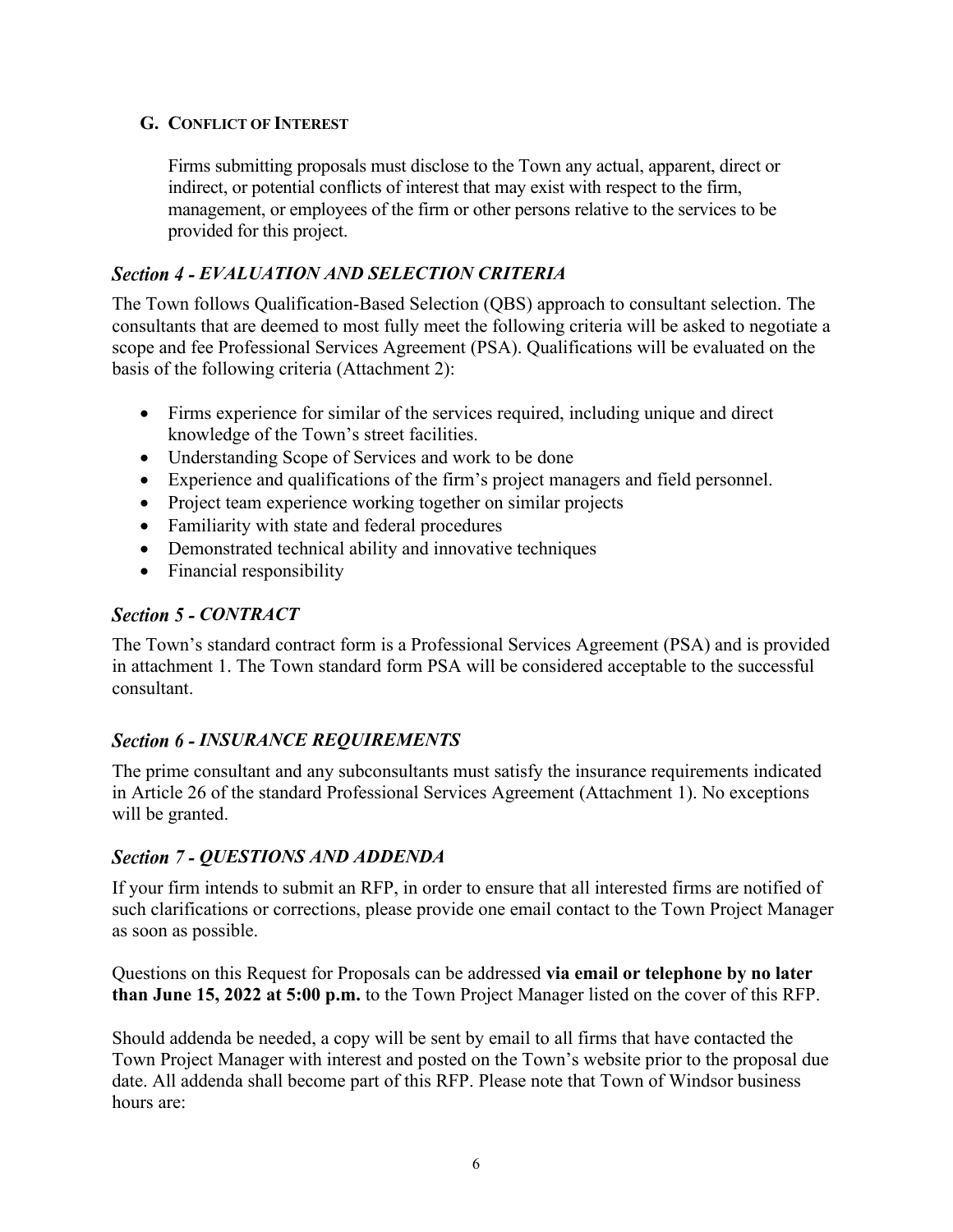Monday – Thursday, 7:00 a.m. - 6:00 p.m.

# *Section 8 - LOBBYING*

With the exception of contacting work staff to ask questions regarding this RFP, any party submitting a proposal of party representing a Consultant shall not lobby any Town of Windsor Council Member or staff, agent or evaluation panel member regarding this RFP. Any party attempting to influence the RFP process through ex parte contact may have their proposal rejected.

# **Section 9 - RESERVATIONS**

- The Town reserves the right to cancel the RFP process at any time and not award a contract
- The Town reserves the right to reject any and all proposals, and to waive any informality, technical defect or clerical error in any proposal as the interests of the Town may require.
- The Town reserves the right to request additional information from a consultant after the proposals have been submitted.

# *Section 10 - PROCESS AND SCHEDULE*

One PDF of the proposal shall be submitted and received by the due date stated on the front cover of this RFP via email or other secure cloud-based transfer link. Additionally, the cost proposal shall be submitted in a separate email or other secure cloud-based link. The Town reserves the right to not select a consultant and award a contract.

**Proposal email subject header**: "Proposal for CM for Brooks Road-Natalie Drive Crosswalk Enhancement Improvements"

**Cost Proposal email subject header**: "Cost Proposal for CM for Brooks Road-Natalie Drive Crosswalk Enhancement Improvements"

Both emails/links shall be submitted to:

Town of Windsor Public Works Department Alejandro Perez, Senior Civil Engineer and Project Manager at: aperez@townofwindsor.com

The following estimated schedule includes dates of importance:

| • RFP issued for Construction Management (CM)               | June 2, 2022      |
|-------------------------------------------------------------|-------------------|
| • Proposals due from consultants                            | June 21, 2022     |
| • Proposal evaluation - highest ranked consultant selection | June 27, 2022     |
| • Construction Bid opening                                  | June 21, 2022     |
| • Town Council awards Construction Contract                 | July 20, 2022     |
| • Town Council awards CM Contract                           | July 20, 2022     |
| • Construction starts                                       | Summer/Fall, 2022 |
| • Construction ends                                         | Fall, 2022        |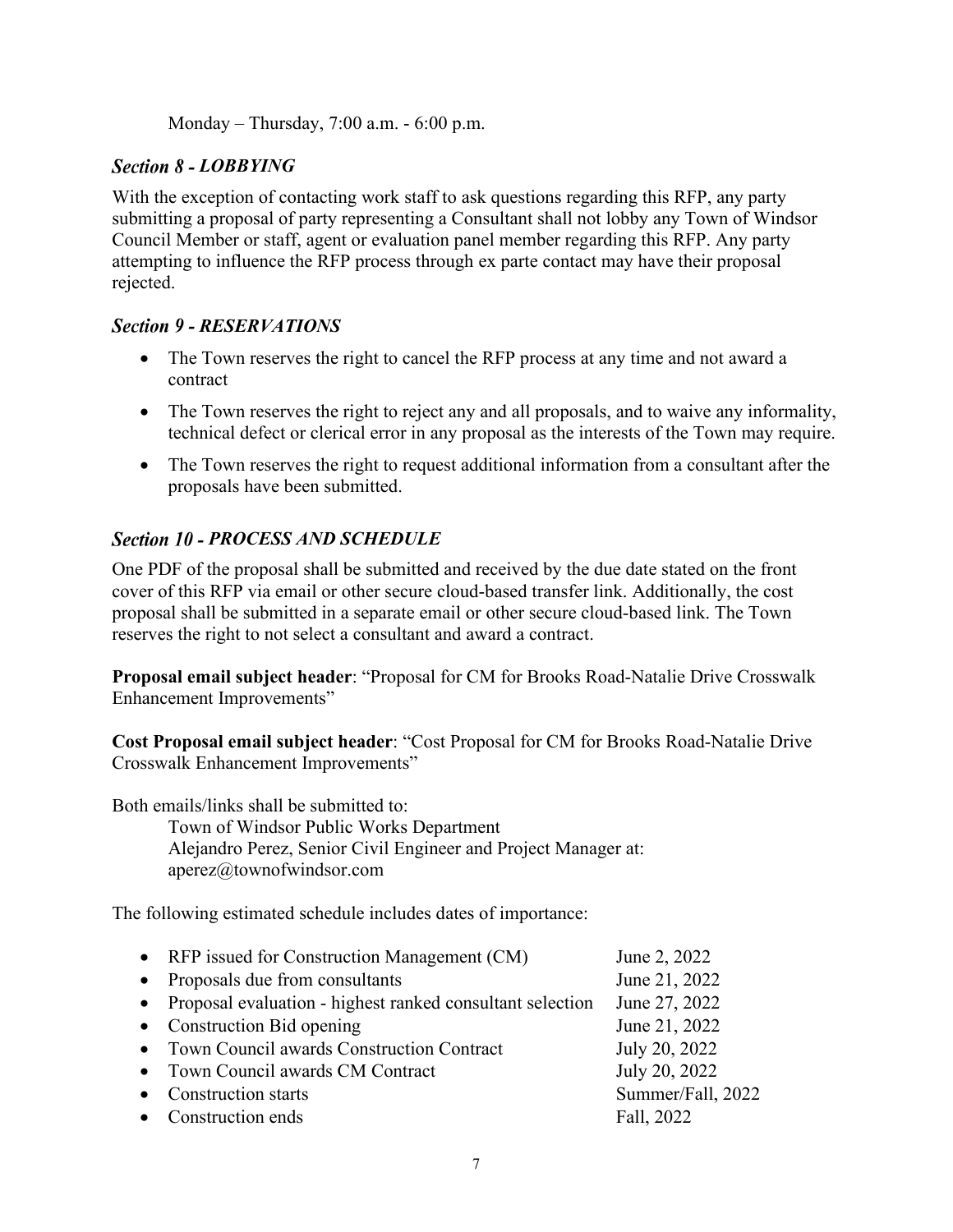# **Section 11 - PLANS AND SPECIAL PROVISIONS**

The Project Plans, Special Provisions, and any addenda are available at the following URL: [Bids & Proposals • Town of Windsor • CivicEngage](https://www.townofwindsor.com/bids.aspx) 

Please fill out the short informational form on the web page to gain access to the bid documents and to be notified of any addendums that may be issued. Instructions are included to obtain full size prints of plans and full specifications.

A copy of this RFP and any addenda are available at the following URL: <https://www.townofwindsor.com/150/Bids-Proposal>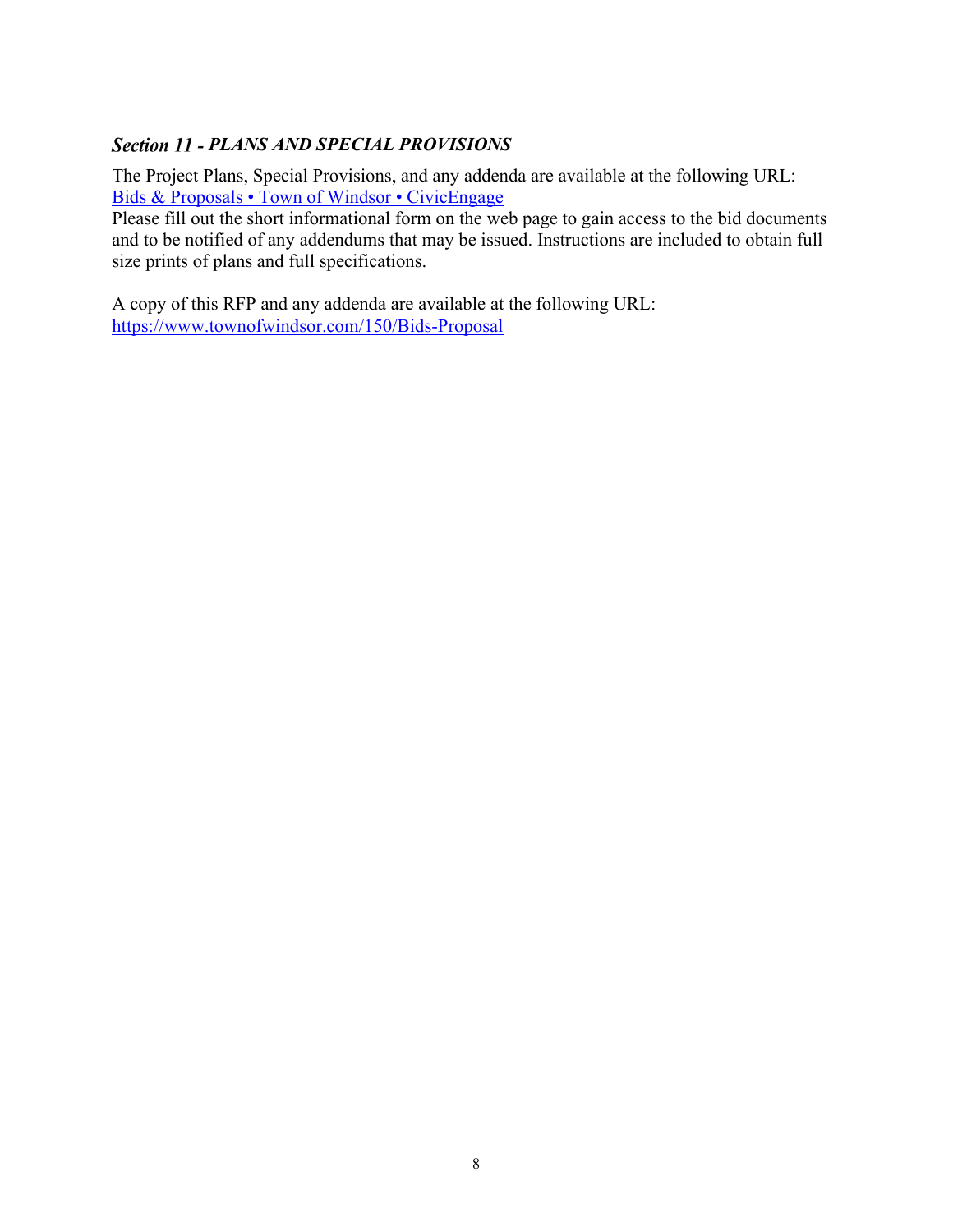# **Attachment 1**

# **SAMPLE PROFESSIONAL AGREEMENT WITH INSURANCE REQUIREMENTS**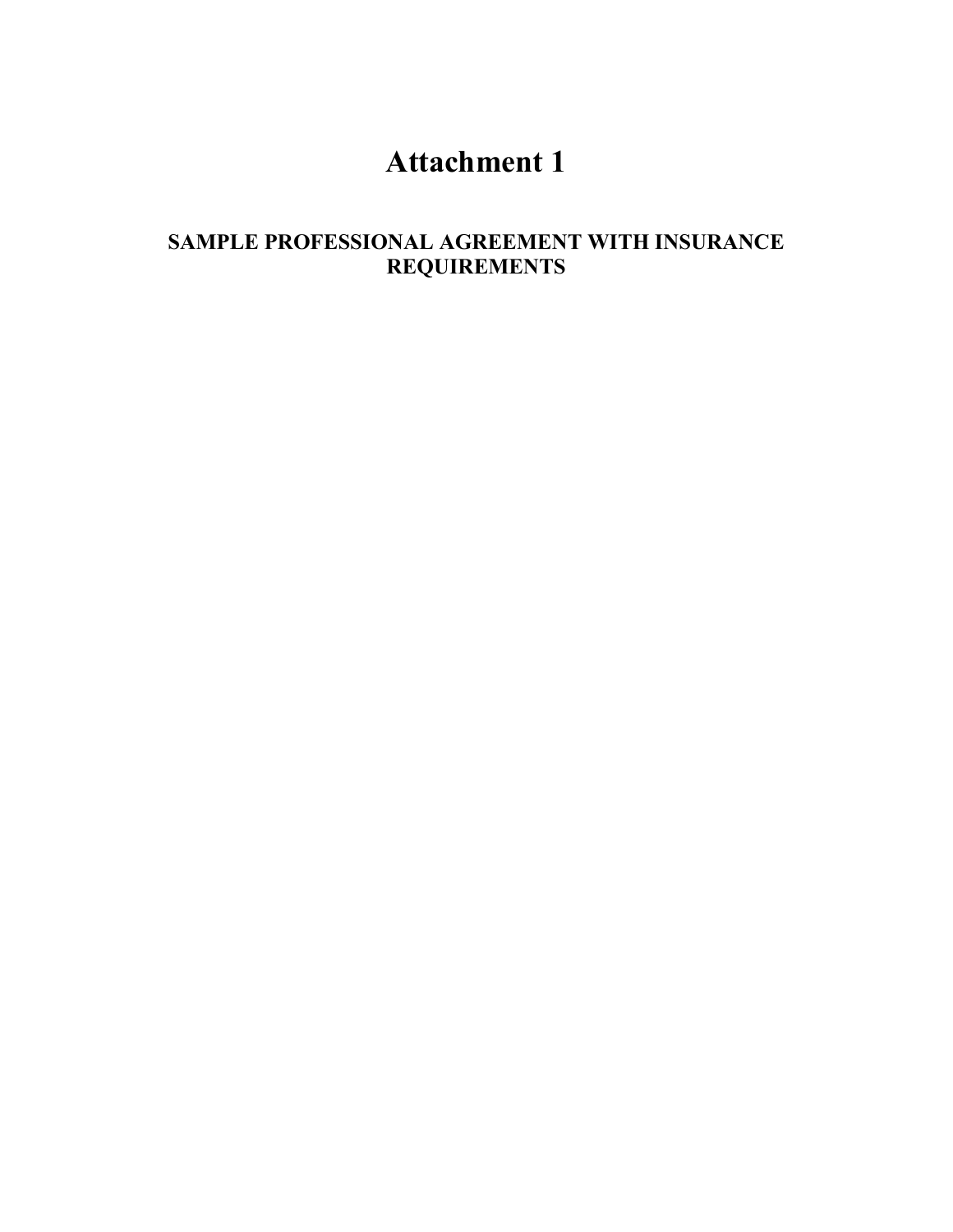#### **TOWN OF WINDSOR PROFESSIONAL SERVICES AGREEMENT WITH**

**Contractor/Consultant/Vendor Title of Agreement** Contract #Eden#

THIS PROFESSIONAL SERVICES AGREEMENT ("Agreement") is entered into and effective as of  $\qquad \qquad$  20 by and between the Town of Windsor, a municipal corporation ("Town") and **Consultant/Vendor** ("Consultant") (collectively, the "Parties").

WHEREAS, the Parties enter into this Agreement for the purpose of Consultant providing professional services to Town under the terms and conditions set forth herein.

THEREFORE, in consideration of the mutual covenants contained in this Agreement, the Parties agree as follows:

1. **Services.** Consultant shall provide the professional services as described in and in accordance with the schedule set forth in Exhibit A, attached hereto and incorporated herein ("Services").

### 2. **Compensation.**

- A. For the full performance of the Services described in Exhibit A hereto Town shall compensate Consultant on a time-and-materials basis at the compensation rates specified in Consultant's Services Rate Schedule included in Exhibit A; provided, however, that total compensation for the full performance by Consultant of the Services shall not exceed **Enter Alpha Amount** dollars (**\$Numerical Amount**), said amount being referred to herein as the "not-to-exceed" amount.
- B. Consultant shall submit detailed monthly invoices reflecting all services performed during the preceding month, and including a revised schedule for performance and additional documentation requested by Town, as applicable.
- C. Consultant shall be compensated for services in addition to those described in Exhibit A, only if Consultant and Town execute a written amendment to this Agreement describing the additional services to be performed and the compensation to be paid for such services. In no case shall the total compensation under this Agreement exceed the "not-to-exceed" amount specified in Paragraph A, above, without prior written authorization of the Town Manager.
- D. Town's obligation to pay compensation to Consultant as provided herein is contingent upon Consultant's performance of the Services pursuant to the terms and conditions of this Agreement and any amendments thereto. Notwithstanding any other provision herein, Consultant shall not be paid any compensation until Consultant has complied with the Town's Business License Ordinance.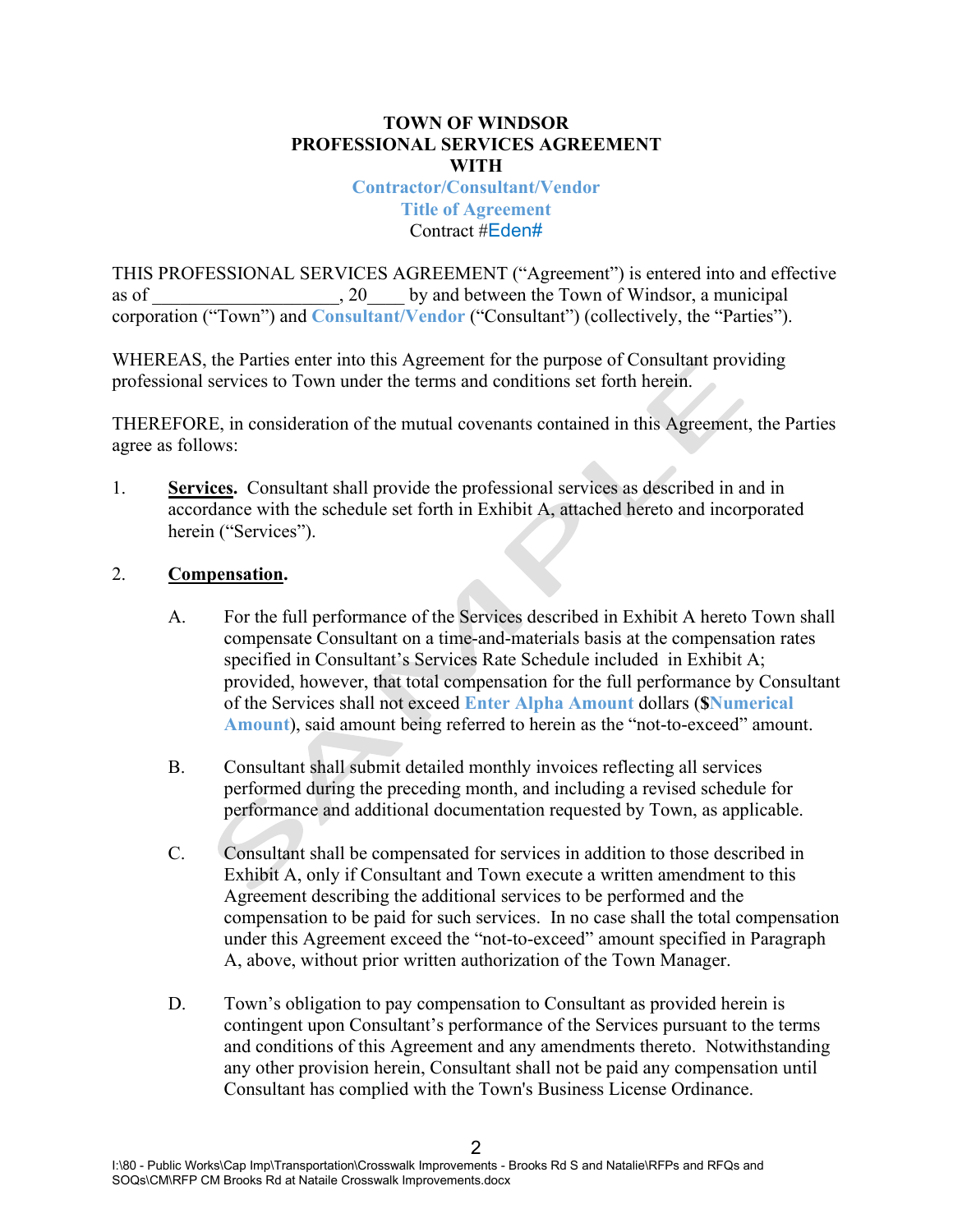- 3. **Term.** The term of this Agreement commences on the Effective Date, and terminates on **6/30/2023**, unless sooner terminated in accordance with Section 4. Upon termination, any and all of Town's documents or materials provided to Consultant and any and all of the documents or materials prepared for Town or relating to the performance of the Services, shall be delivered to the Town as soon as possible, but not later than fourteen (14) days after termination of the Agreement.
- 4. **Termination**. Town may terminate this Agreement without cause upon ten (10) days' written notice. Town may immediately terminate or suspend this Agreement for cause. Cause for immediate termination or suspension shall include, but not be limited to, any breach of this Agreement by Consultant or Consultant's bankruptcy or insolvency. Upon receipt of notice of termination or suspension for cause, Consultant shall immediately stop all work in progress under this Agreement. In the event of early termination of this Agreement by Town, Consultant shall be entitled to payment for all Services performed to the date of termination to the extent such Services were performed to the satisfaction of Town in accordance with the terms and conditions of this Agreement. If Town terminates this Agreement for cause, Consultant shall be liable to Town for any excess cost Town incurs for completion of the Services.
- 5. **Consultant's Representation; Independent Contractor.** Consultant represents that Consultant possesses distinct skills in performing the Services. Town has relied upon said representation as a material inducement to enter into this Agreement. Consultant shall, therefore, provide properly skilled and technical personnel to perform all Services under this Agreement. It is expressly understood that Consultant, its agents and employees shall act in an independent capacity and as an independent contractor and not as officers, employees or agents of Town. This Agreement shall not be construed as an agreement for employment.
- 6. **Facilities and Equipment.** Consultant shall, at its sole cost and expense, furnish all facilities and equipment that may be required for furnishing Services pursuant to this Agreement. Town shall furnish to Consultant no facilities or equipment, unless the Town otherwise agrees in writing to provide the same.
- 7. **Licenses, Permits, Etc.** Consultant shall, at Consultant's sole cost and expense, keep in effect and require its subcontractors, if any, to keep in effect at all times during the term of this Agreement any licenses, permits or other such approvals which are legally required for performing the Services.
- 8. **Time.** Consultant shall devote such time to the performance of the Services as may be reasonably necessary for satisfactory performance of Consultant's obligations pursuant to this Agreement.
- 9. **Inspection.** Consultant shall provide the Town every reasonable opportunity to ascertain that the Services are being performed in accordance with the requirements and intentions of this Agreement. All work done and materials furnished, if any, shall be subject to inspection and approval by the Town. The inspection of such work shall not relieve Consultant of any of its obligations pursuant to this Agreement.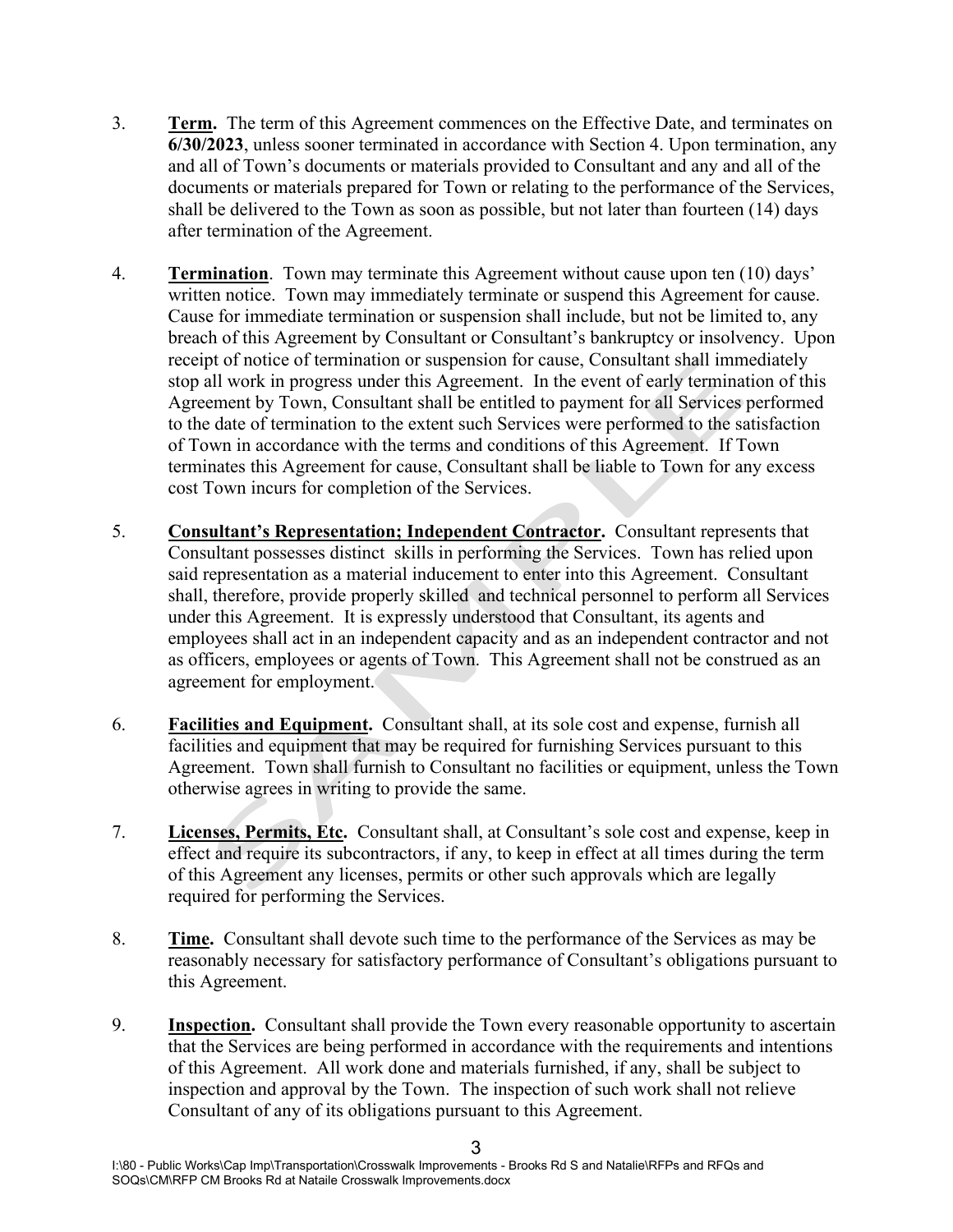- 10. **Progress Reports.** Upon the Town's request, Consultant shall provide, in a form acceptable to Town, written progress reports of all oral and written observations, opinions, recommendations, analyses, progress and conclusions related to Consultant's performance of the Services.
- 11. **Confidentiality**. In the course of providing services for Town, Consultant may have access to trade secrets and confidential information, disclosure of which is protected or limited by law. Consultant shall not directly or indirectly disclose or use any such confidential information, except as required for the performance of the Services.
- 12. **Conflict of Interest.** Consultant represents that it presently has no interest, and covenants that it shall not acquire any interest, direct or indirect, financial or otherwise, which would conflict in any manner or degree with the performance of the Services hereunder. Consultant further covenants that, in the performance of this Agreement, it shall not employ any subcontractor or person having such a conflict of interest. Consultant represents that no one who has or will have any financial interest under the Agreement is an officer or employee of Town. If such conflict of interest arises during this Agreement or any extension, Consultant will immediately advise Town and Town may, at its sole discretion, immediately terminate this Agreement.
- 13. **Consultant No Agent.** Except as Town may specify in writing, Consultant shall have no authority, express or implied, to act on behalf of Town in any capacity whatsoever as an agent. Consultant shall have no authority, express or implied, pursuant to this Agreement to bind Town to any obligation whatsoever.
- 14. **Standard of Performance.** Consultant shall perform all the Services in a manner consistent with the standards of Consultant's profession or, if no such professional standard, in a manner consistent with the standards applicable to said Consultant or type of work. All instruments of service of whatsoever nature, which Consultant delivers to Town pursuant to this Agreement, shall be prepared to comply and conform to the standards of Consultant's type of work. All such instruments of service shall become the sole and exclusive property of Town upon delivery of the same.
- 15. **Assignment/Transfer.** Consultant shall make no assignment or transfer in whole or in part of this Agreement shall be made without the prior written consent of Town.
- 16. **Subcontractors**. Consultant shall directly perform all Services, and shall not subcontract any portion of performance of the Services without the prior written consent of the Town. Any such subcontractors shall be required to comply, to the full extent applicable, with the terms and conditions of this Agreement. Upon execution of this Agreement, Consultant shall furnish a separate schedule of names and addresses of subcontractors, if any, and shall notify Town in advance if changes in subcontractors occur.
- 17. **Statement of Economic Interests.** The Town may determine that the Consultant must file a Form 700, Statement of Economic Interests, as required by the Town's Conflict of Interest Code. If such is the case, the Town Clerk's office will provide the Consultant

4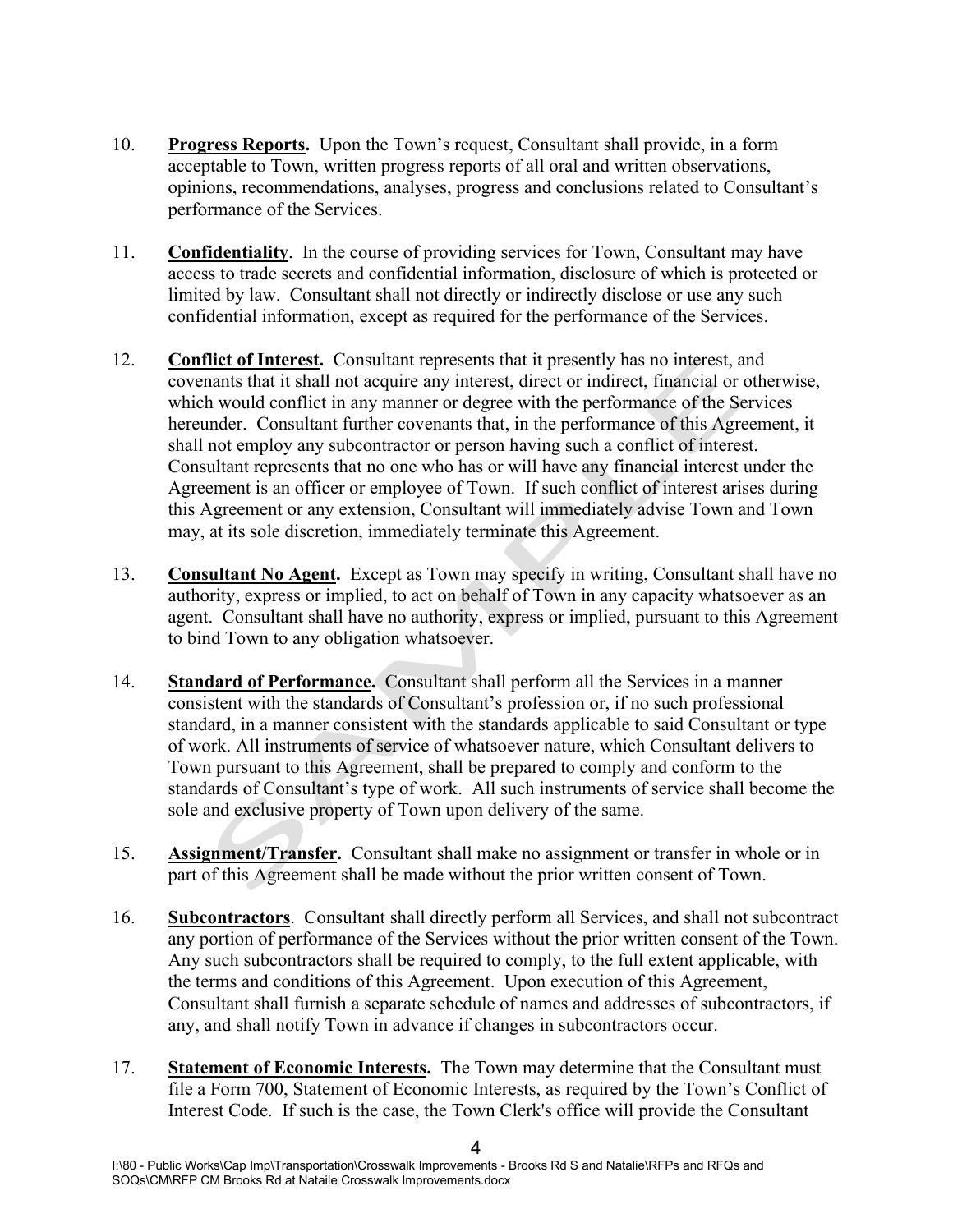with form and Consultant shall file form with the Town Clerk's office. Said filing shall include an Assuming Office Statement within thirty (30) days of execution of this contract, annual statements on or before April 1 of each year, and a Leaving Office Statement within thirty (30) days after termination of this Agreement or any extensions thereto.

- 18. **Internal Revenue Service Form W-9.** The Town may determine that the Consultant must file an Internal Revenue Service Form W-9, Request for Taxpayer Identification Number and Certification, as required by the Town to comply with regulations of the United States Department of the Treasury. If such is the case, the Administrative Services Department shall provide the Consultant with the required form. Consultant shall complete and file the form with the Town before any payment for Services under this Agreement is rendered.
- 19. **Business License.** Consultant shall file and require all its sub consultants to file, a [Business License Application](https://hdl.townofwindsor.com/PrimeWeb/) as required by the Town and shall pay or cause to be paid the business license fee before any payment for Services under this Agreement is rendered.
- 20. **Compliance With All Laws.** Consultant and any subcontractors shall fully comply with all applicable local, state and federal rules, laws, regulations and ordinances pertaining to performance of the Services required hereunder, including the Americans with Disabilities Act and any copyright, patent or trademark law. To the extent that any other government agency or entity provides compensation for any Services, Consultant shall comply with all rules and regulations applicable to such fiscal assistance. Consultant's failure to comply with any law(s) or regulations(s) applicable to the performance of the Services hereunder shall, at the discretion of the Town, be deemed to constitute a breach of contract.

Such laws include, but are not limited to, the California Prevailing Wage Law, California Labor Code section 1720 et seq. Because the services described in Exhibit A include "work performed during the design and preconstruction phases of construction including, but not limited to, inspection and land surveying work," the services constitute a public works within the definition of section 1720(a)(1) of the California Labor Code. Therefore, the services described in Exhibit A shall be performed in accordance with all applicable requirements of the California Prevailing Wage Law including, but not limited to, all applicable requirements contained in Exhibit B, which is attached to and made a part of this Agreement. To the extent that any other government agency or entity provides compensation for any services, consultant shall comply with all rules and regulations applicable to such fiscal assistance.

21. **Discrimination.** During the performance of this Agreement, Consultant shall not discriminate against any employee or applicant for employment because of race, religion, creed, color, national origin, ancestry, gender, sexual orientation, age or physical or mental disability in violation of any applicable law.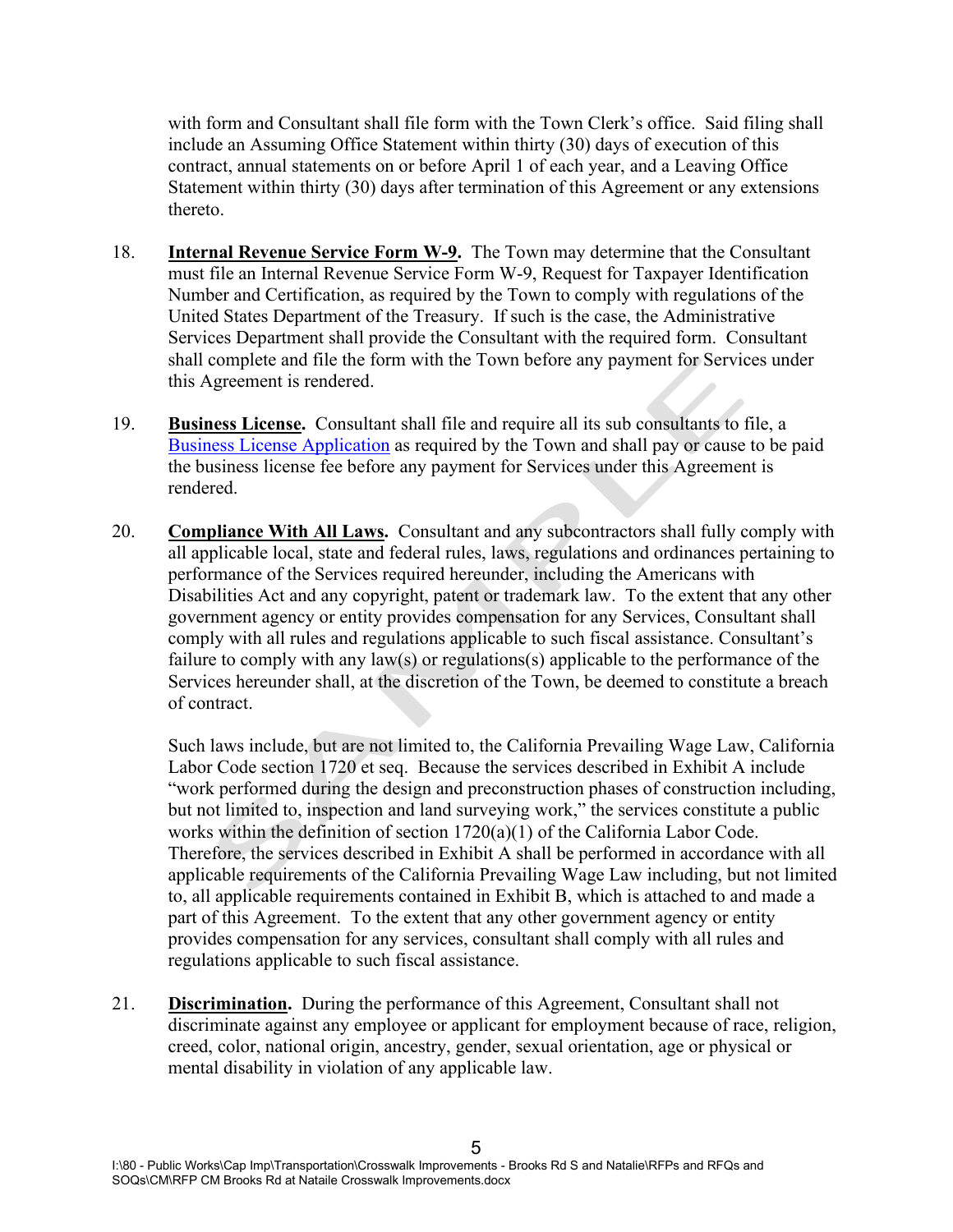- 22. **Notice.** Except as otherwise specified in this Agreement, all notices to be sent pursuant to this Agreement shall be made in writing, and sent to the Parties at their respective addresses specified below or to such other address as a Party may designate by written notice delivered to the other Party in accordance with this Section. All such notices shall be sent by:
	- A. Personal delivery, in which case notice is effective upon delivery;
	- B. Certified or registered mail, return receipt requested, in which case notice shall be deemed delivered on receipt if delivery is confirmed by a return receipt;
	- C. Nationally recognized overnight courier, with charges prepaid or charged to the sender's account, in which case notice is effective on delivery if delivery is confirmed by the delivery service;
	- D. Facsimile transmission, in which case notice shall be deemed delivered upon transmittal, provided that (a) a duplicate copy of the notice is promptly delivered by first-class or certified mail or by overnight delivery, or (b) a transmission report is generated reflecting the accurate transmission thereof. Any notice given by facsimile shall be considered to have been received on the next business day if it is received after 5:00 p.m. recipient's time or on a non-business day; or
	- E. Email, deemed delivered upon transmittal.

| Town:       | <b>Department Director, Department Director</b> |
|-------------|-------------------------------------------------|
|             | Town of Windsor                                 |
|             | P.O. Box 100                                    |
|             | Windsor, California 95492-0100                  |
|             | (707) 838-Phone extension                       |
|             | <b>Group Email address</b>                      |
|             | Project Manager: Project Manager Name           |
| Consultant: | <b>Consultant Contact Name</b>                  |
|             | <b>Company Name</b>                             |
|             | <b>Mailing Address</b>                          |
|             | Mailing City, State, Zip                        |
|             | Phone #                                         |
|             | <b>Email Address</b>                            |

23. **Ownership of Documents.** All original papers, documents or computer material on disk or microfilm, and copies thereof, produced as a result of this Agreement (collectively "Project Documents"), shall be the property of the Town and may not be used by Consultant without the written consent of Town. Consultant shall provide documents in electronic form in a format required by the Town. Copies of such documents or papers shall not be disclosed to others without the written consent of the Town Manager or his/her designated representative. Town agrees to indemnify and hold Consultant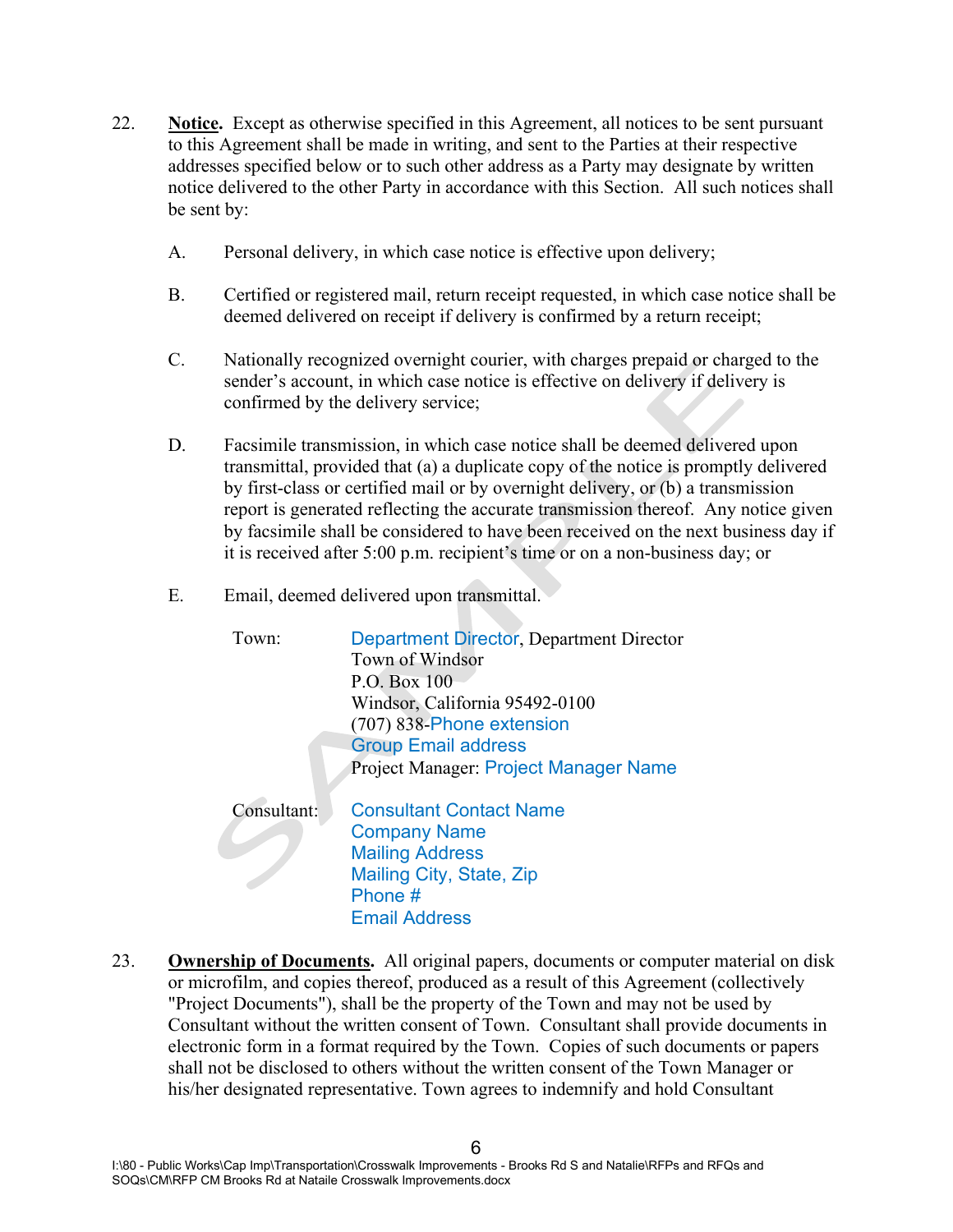harmless for claims resulting from Town's alteration for another Town project, of said Project Documents.

- 24. **Internet-Ready Deliverables.** If applicable to this Agreement, each contract deliverable shall be delivered as a data file suitable for publication on the Internet. The following specifications define the formats that satisfy this requirement:
	- A. Brochures, reports, plan documents, catalogues, flyers with graphics included, and forms are to be formatted as screen-optimized ".pdf" files, if possible.
	- B. Freestanding, individual graphics such as logos, small maps and photos are to formatted as ".tif" files, with the largest side no larger than four inches.
	- C. Large maps are to be formatted as ".jpg" files with the largest side no larger than four inches, unless mutually agreed otherwise by the Parties.
	- D. Short text documents with no graphics are to be in MS Word 2016 or later.
	- E. Freestanding charts, graphs and listings are to be in MS Excel 2016 or later.
- 25. **Indemnification.** To the fullest extent allowed by law, Consultant shall indemnify, defend with counsel acceptable to Town, and hold harmless Town and its officers, officials, employees, agents and volunteers from and against any and all liability, loss, damage, claims, suits, actions, arbitrations proceedings, administrative proceedings, regulatory proceedings, civil penalties and fines, expenses and costs (including, without limitation, attorney's fees and costs and fees of litigation) (collectively, "Liability") of every nature, whether actual, alleged or threatened, arising out of or in connection with Consultant's performance of the Services or its failure to comply with any of its obligations contained in this Agreement, except such Liability caused by the sole negligence or willful misconduct of Town.
	- A. The Consultant's obligation to defend and indemnify shall not be excused because of the Consultant's inability to evaluate Liability or because the Consultant evaluates Liability and determines that the Consultant is not liable to the claimant. The Consultant must respond within thirty (30) days to the tender of any claim for defense and indemnity by the Town, unless this time has been extended by the Town. If the Consultant fails to accept or reject a tender of defense and indemnity within thirty (30) days, in addition to any other remedy authorized by law, so much of the money due the Consultant under and by virtue of this Agreement as shall reasonably be considered necessary by the Town, may be retained by the Town until disposition has been made of the claim or suit for damages, or until the Consultant accepts or rejects the tender of defense, whichever occurs first. Furthermore, Consultant and Subcontractors' obligations to indemnify and defend the Town are binding on their successors and assigns and shall survive the termination or completion of this Agreement for the fullest extent and duration allowed by law.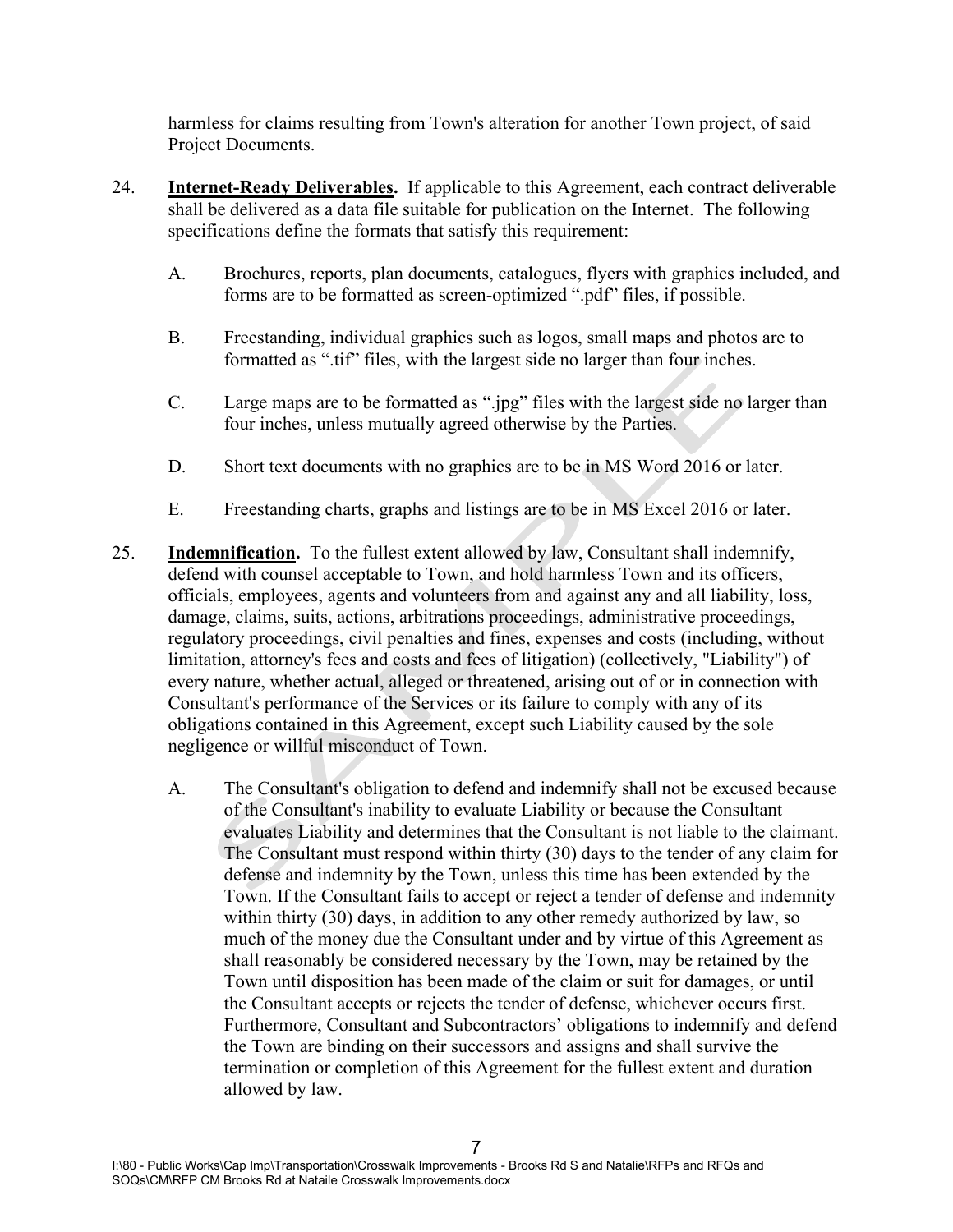- B. With respect to third party claims against the Consultant, the Consultant waives any and all rights of any type to express or implied indemnity against the Indemnitees.
- C. Notwithstanding the foregoing, to the extent this Agreement is a "construction contract" as defined by California Civil Code section 2783, as may be amended from time to time, such duties of Consultant to indemnify shall not apply when to do so would be prohibited by California Civil Code Section 2782.
- D. Notwithstanding the foregoing, to the extent that this Agreement includes design professional services under Civil Code Section 2782.8, as may be amended from time to time, such duties of Consultant to indemnify shall only be to the full extent permitted by Civil Code Section 2782.8.
- E. The defense and indemnification obligations of this Agreement are undertaken in addition to, and shall not in any way be limited by, the insurance obligations contained in this Agreement. If any term of portion of this section is held to be invalid, illegal, or otherwise unenforceable by a court of competent jurisdiction, said section shall be interpreted to allow the broadest indemnity permitted by law.
- 26. **Insurance.** Consultant shall procure and maintain for the duration of this Agreement insurance against claims for injuries to persons or damages to property which may arise from or in connection with the performance of the work hereunder by the Consultant, Consultant's agents, representatives and employees.
	- A. Minimum Scope of Insurance. Coverage shall be at least as broad as:
		- 1. Insurance Services Office Commercial General Liability coverage (occurrence form CG 0001).
		- 2. Insurance Services Office form number CA 0001 (Ed. 12/90) covering Automobile Liability, code 1 (any auto), or code 8, 9 if no owned auto.
		- 3. Workers' Compensation Insurance as required by the State of California and Employers' Liability Insurance. If no employees are utilized, the Consultant shall sign a declaration as described in California Health and Safety Code Section 19825.
		- 4. Professional liability insurance appropriate to the Consultant's profession. Architects' and Engineers' coverage is to be endorsed to include contractual liability.
	- B. Minimum Limits of Insurance. Consultant shall maintain limits no less than:
		- 1. General Liability: \$2,000,000 per occurrence for bodily injury, personal injury and property damage. If Commercial General Liability Insurance or other form with a general aggregate limit is used, either the general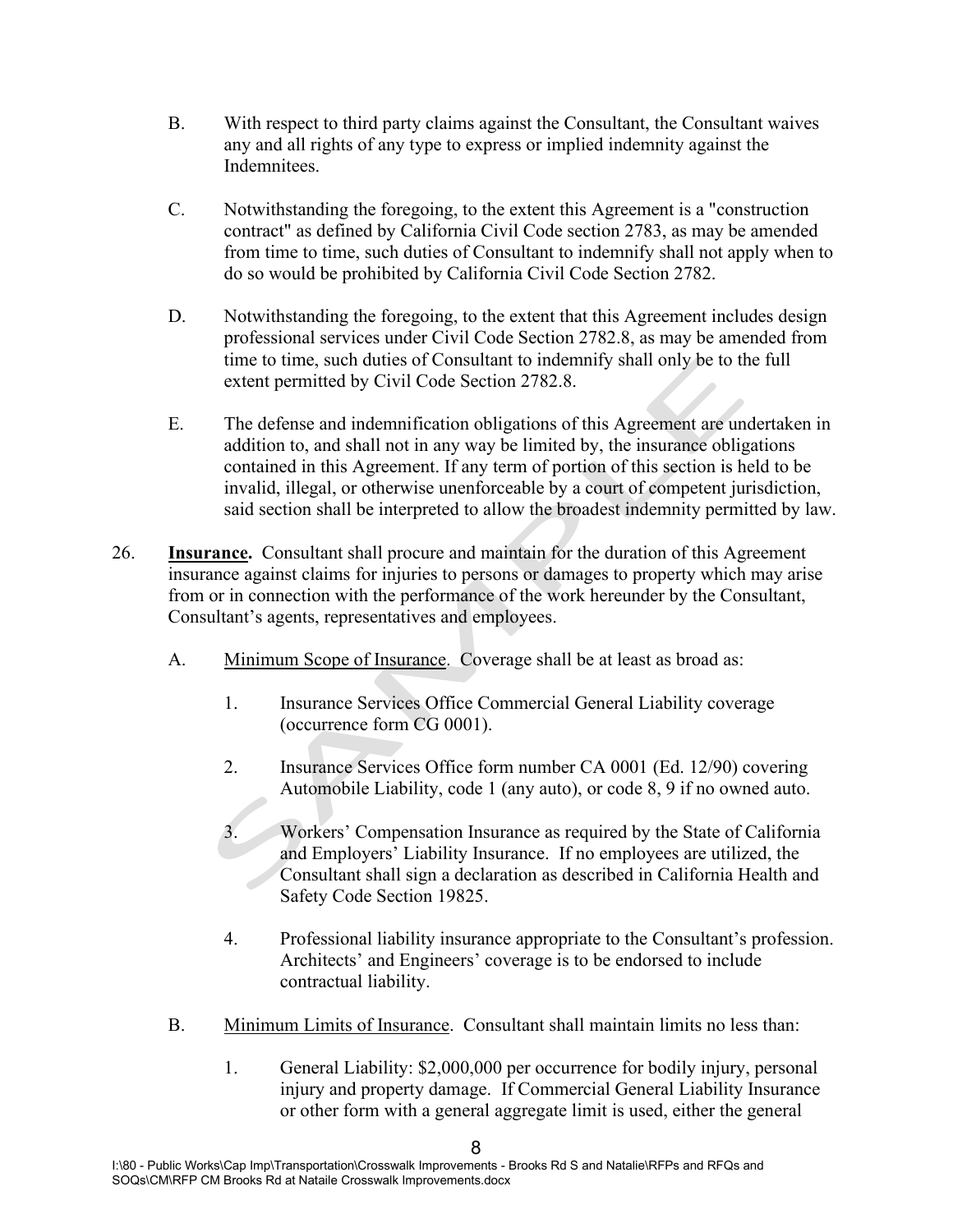aggregate limit shall apply separately to this project/location or the general aggregate limit shall be twice the required occurrence limit.

- 2. Automobile Liability: \$2,000,000 per accident for bodily injury and property damage.
- 3. Workers' Compensation: statutory limit; Employer's Liability: \$1,000,000 per accident for bodily injury or disease.
- 4. Professional liability: \$2,000,000 per occurrence or claim as approved by the Town's Risk Manager.
- C. Umbrella or Excess Insurance. The limits of insurance required in this Agreement may be satisfied by a combination of primary and umbrella or excess insurance. Any umbrella or excess insurance shall contain or be endorsed to contain a provision that such coverage shall also apply on a primary and non-contributory basis for the benefit of the Town before the Town's insurance or self-insurance shall be called upon to protect it as a named insured.
- D. Deductibles and Self-Insured Retention. Any deductibles or self-insured retentions must be declared to and approved by the Town and shall not reduce the limits of liability. Policies containing any self-insured retention provision shall provide or be endorsed to provide that the self-insured retention may be satisfied by either the named Insured or the Town. At the option of the Town, either: the insurer shall reduce or eliminate such deductibles or self-insured retentions as respects the Town, its officers, officials, employees and volunteers, or the Consultant shall provide a financial guarantee satisfactory to the Town guaranteeing payment of losses and related investigations, claim administration and defense expenses. The Town reserves the right to obtain a full certified copy of any insurance policy and endorsements. Failure to exercise this right shall not constitute a waiver of right to so exercise later.
- E. Other Insurance Provisions.

1. The Commercial General Liability and Automobile Liability policies are to contain, or be endorsed to contain, the following provisions:

- a. The Town, its officers, officials, employees and volunteers (the "Additional Insureds") are to be covered as insureds as respects: liability arising out of work or operations as performed by or on behalf of the Consultant; or automobiles owned, leased, hired or borrowed by the Consultant.
- b. For any claims related to this project, the Consultant's insurance coverage shall be primary insurance as respects the Town, its officers, officials, employees and volunteers. Any insurance or self-insurance maintained by the Town, its officers, officials, employees or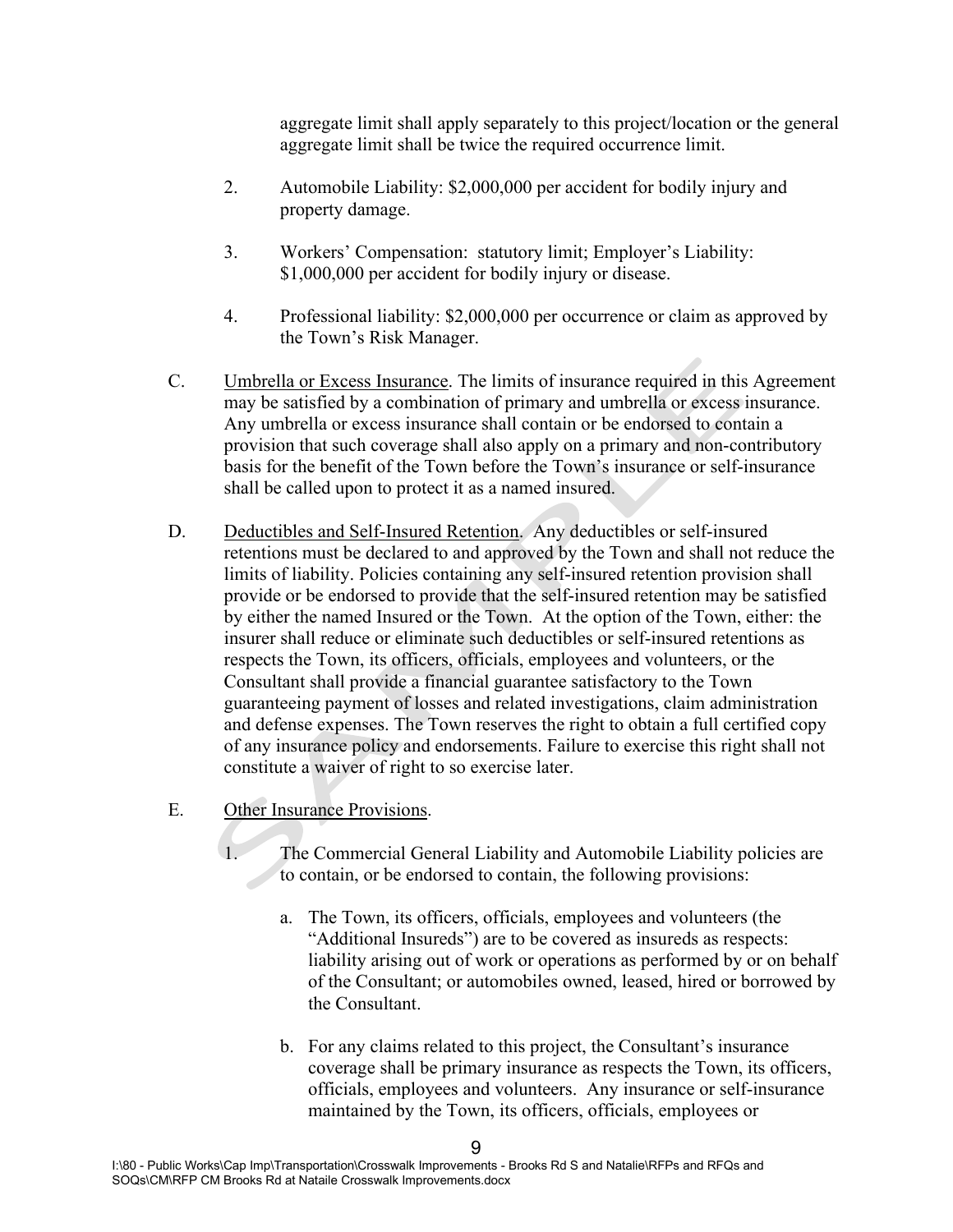volunteers shall be in excess of the Consultant's insurance and shall not contribute with it. The Additional Insured coverage under the Consultant's policy shall be at least as broad as ISO Form CG 20 01 04 13.

- c. Each insurance policy required by this clause shall be endorsed to state that coverage shall not be canceled by either Party, unless thirty (30) days prior written notice by certified mail, return receipt requested, has been given to the Town.
- 2. The Workers' Compensation endorsement shall contain a Waiver of Subrogation against the Town. The Consultant shall provide to the Town an endorsement from the Workers' Compensation insurer, if any, agreeing to waive all rights of subrogation against the Town for injuries to employees of the Insured resulting from work for the Town or use of the Town's premises or facilities.
- 3. It shall be a requirement under this Agreement that any available insurance proceeds broader than or in excess of the specified minimum insurance coverage requirements and/or limits included above shall be available to the Town. Furthermore, the requirements for coverage and limits shall be (1) the minimum coverage and limits specified in this Agreement; or (2) the broader coverage and maximum limits of coverage of any insurance policy or proceeds available to the named insured; whichever is greater.
- F. Acceptability of Insurers. Insurance is to be placed with insurers with a current A.M. Best's rating of no less than A:VII, unless otherwise acceptable to the Town.
- G. Verification of Coverage. Consultant shall furnish the Town with original certificates and amendatory endorsements effecting coverage required by this clause. The endorsements should be on forms provided by the Town or on other than the Town's forms provided those endorsements conform to the Town's requirements. All certificates and endorsements are to be received and approved by the Town before work commences. The Town reserves the right to require complete, certified copies of all required insurance policies, including endorsements affecting the coverage required by these specifications at any time.
- H. Subcontractors. Consultant shall include all subcontractors as insureds under its policies or shall maintain separate certificates and endorsements for each subcontractor prior to commencement of subcontractor's work. Consultant agrees to include with all subcontractors in their subcontract the same requirements stated herein including the indemnity and insurance requirements. Subcontractors hired by Consultant agree to be bound to Consultant and the Town in the same manner and to the same extent as Consultant is bound to Town under this Agreement. Subcontractor further agrees to include these same provisions with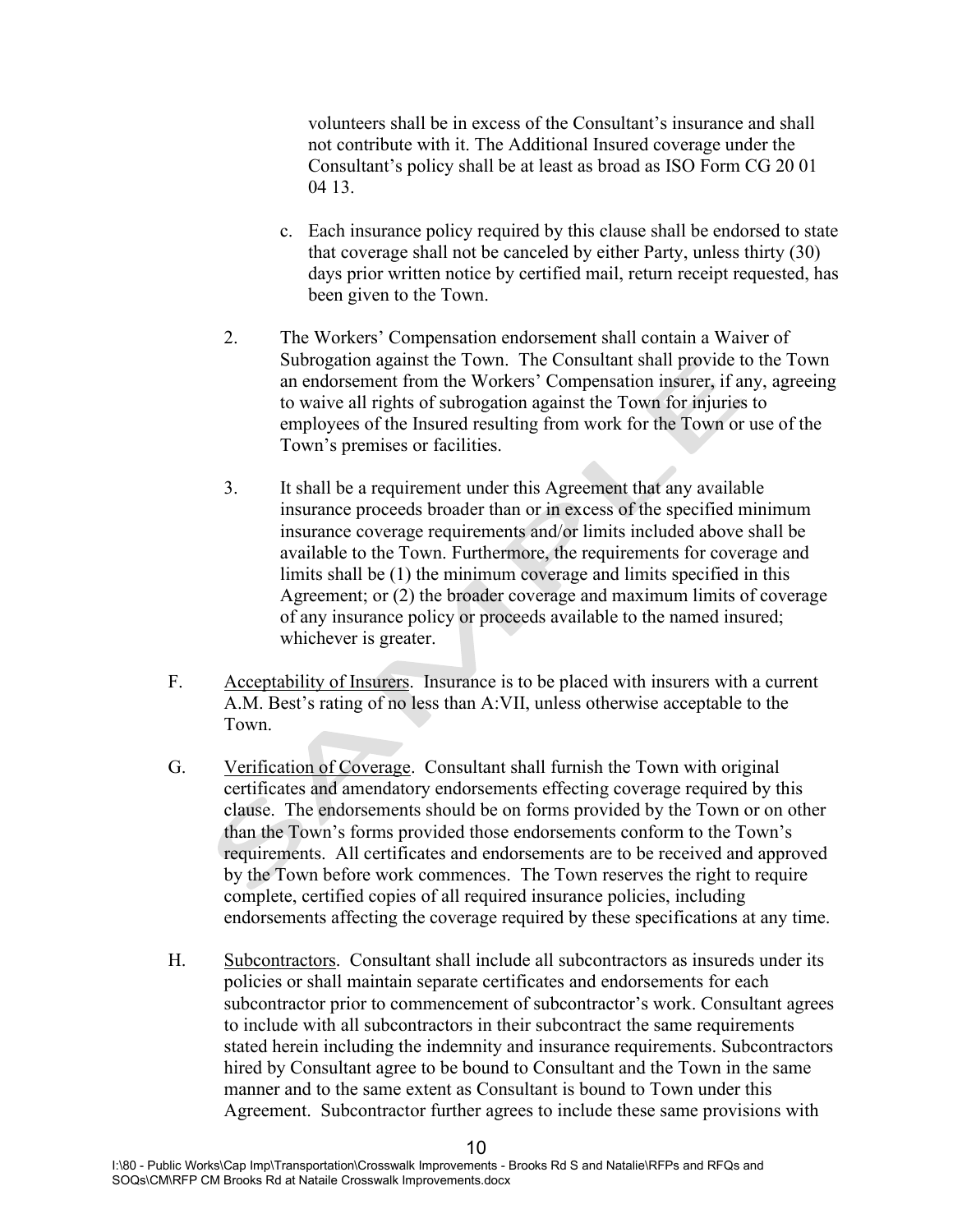any Sub-subcontractor. A copy of these indemnity and insurance provisions shall be furnished by Consultant to any subcontractor. The Consultant shall require all subcontractors to provide a valid certificate of insurance and the required endorsements included in the agreement prior to commencement of any work and Consultant shall maintain proof of compliance.

- 27. **Amendment**. This Agreement may be amended only by a written instrument executed by both Parties.
- 28. **Litigation**. If litigation ensues between Town and a third-party which pertains to the subject matter of Consultant's services hereunder, Consultant, upon request from Town, agrees to testify therein at a reasonable and customary fee.
- 29. **Construction**. This Agreement is the product of negotiation and compromise on the part of both Parties and that the Parties agree that, notwithstanding Civil Code Section 1654, any uncertainty in the Agreement shall not be construed against the drafter of the Agreement.
- 30. **Governing Law; Venue**. This Agreement shall be enforced and interpreted under the laws of the State of California and the Town of Windsor. Any action arising from or brought in connection with this Agreement shall be venued in a court of competent jurisdiction in the County of Sonoma, State of California.
- 31. **Non-Waiver**. The Town's failure to enforce any provision of this Agreement or the waiver thereof in a particular instance shall not be construed as a general waiver of any part of such provision. The provision shall remain in full force and effect.
- 32. **Severability**. If any term or portion of this Agreement is held to be invalid, illegal, or otherwise unenforceable by a court of competent jurisdiction, the remaining provisions of this Agreement shall continue in full force and effect.
- 33. **No Third Party Beneficiaries**. The Parties do not intend to create, and nothing in this Agreement shall be construed to create, any benefit or right in any third party.
- 34. **Mediation**. The Parties agree to make a good faith attempt to resolve any dispute arising out of this Agreement through mediation prior to commencing litigation. The Parties shall mutually agree upon the mediator and shall divide the costs of mediation equally.

### 35. **Consultant's Books and Records**.

A. Consultant shall maintain any and all ledgers, books of accounts, invoices, vouchers, canceled checks, and other records or documents evidencing or relating to charges for services, or expenditures and disbursements charged to the Town for a minimum period of three (3) years or for any longer period required by law, from the date of final payment to Consultant pursuant to this Agreement.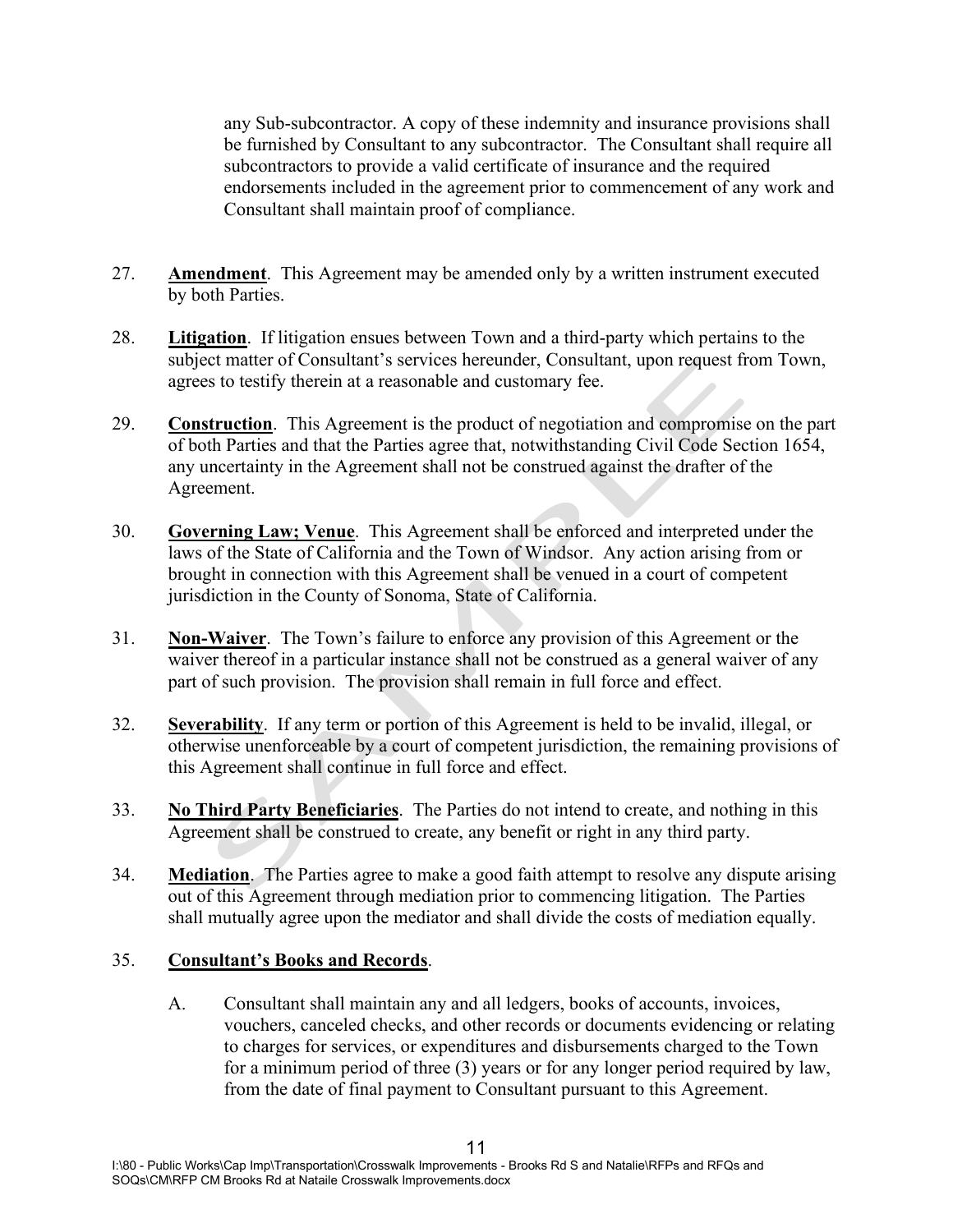- B. Consultant shall maintain all documents and records which demonstrate performance under this Agreement for a minimum period of three (3) years or for any longer period required by law, from the date of termination or completion of this Agreement.
- C. Any records or documents required to be maintained pursuant to this Agreement shall be made available for inspection or audit, at any time during regular business hours, upon written request by the Town Manager, Town Attorney, Town Administrative Services Director, or a designated representative of these officers. Copies of such documents shall be provided to the Town for inspection at Windsor Town Hall when it is practical to do so. Otherwise, unless an alternative is mutually agreed upon, the records shall be available at Consultant's address indicated for receipt of notices in this Agreement.
- D. Where Town has reason to believe that such records or documents may be lost or discarded due to dissolution, disbandment or termination of Consultant's business, Town may, by written request by any of the above-named officers, require that custody of the records be given to the Town and that the records and documents be maintained by the Town. Access to such records and documents shall be granted to any party authorized by Consultant, Consultant's representatives, or Consultant's successor in interest.
- 36. **Headings**. The headings used in this Agreement are for convenience only and are not intended to affect the interpretation or construction of any provisions herein.
- 37. **Survival**. All obligations arising prior to the termination of this Agreement and all provisions of this Agreement allocating liability between Town and Consultant shall survive the termination or completion of this Agreement for the fullest period of time allowed by law.
- 38. **Entire Agreement**. This Agreement, including the exhibits attached hereto and incorporated herein, constitutes the entire agreement between the Parties with respect to the Services, and supersedes all prior agreements or understandings, oral or written, between the Parties in this regard.
- 39. **Electronic Signatures**. This Agreement may be signed by an electronic signature as defined in California Civil Code Section 1633.2 unless, in the Town's discretion, the Town requires that it be signed by a digital signature that complies with the requirements of California Government Code Section 16.5 and its implementing regulations, as the same may be amended from time to time.

IN WITNESS WHEREOF, the Parties have executed this document to be effective as of the day, month and year first entered above.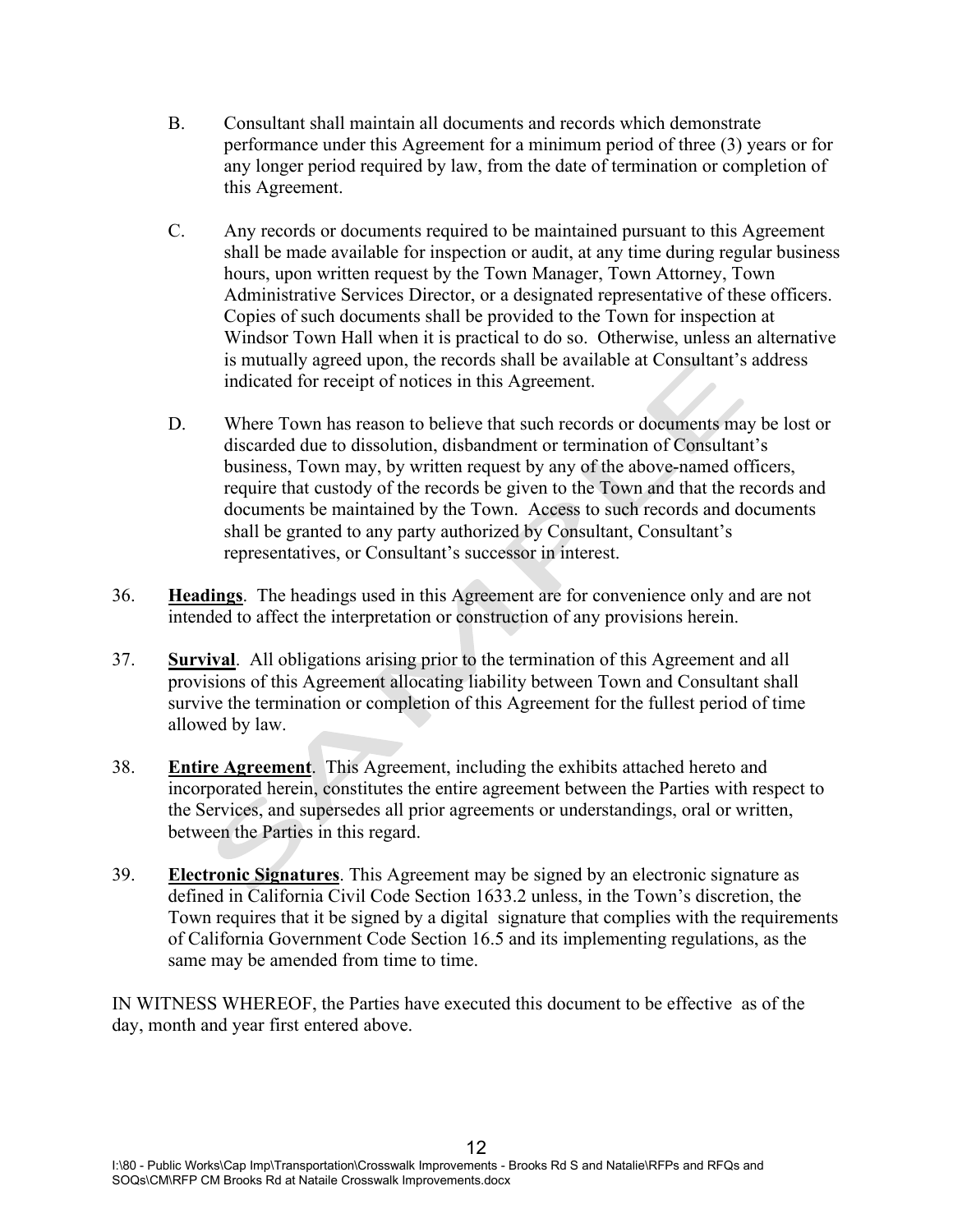# **Consultant Town of Windsor**

Consultant Name<br>Title Mark Linder<br>Title Mark Linder

Interim Town Manager

#### **Recommended for Approval:**

Jeneen Peterson Administrative Services Director

# **Approved As to Form:**

Jose M. Sanchez Town Attorney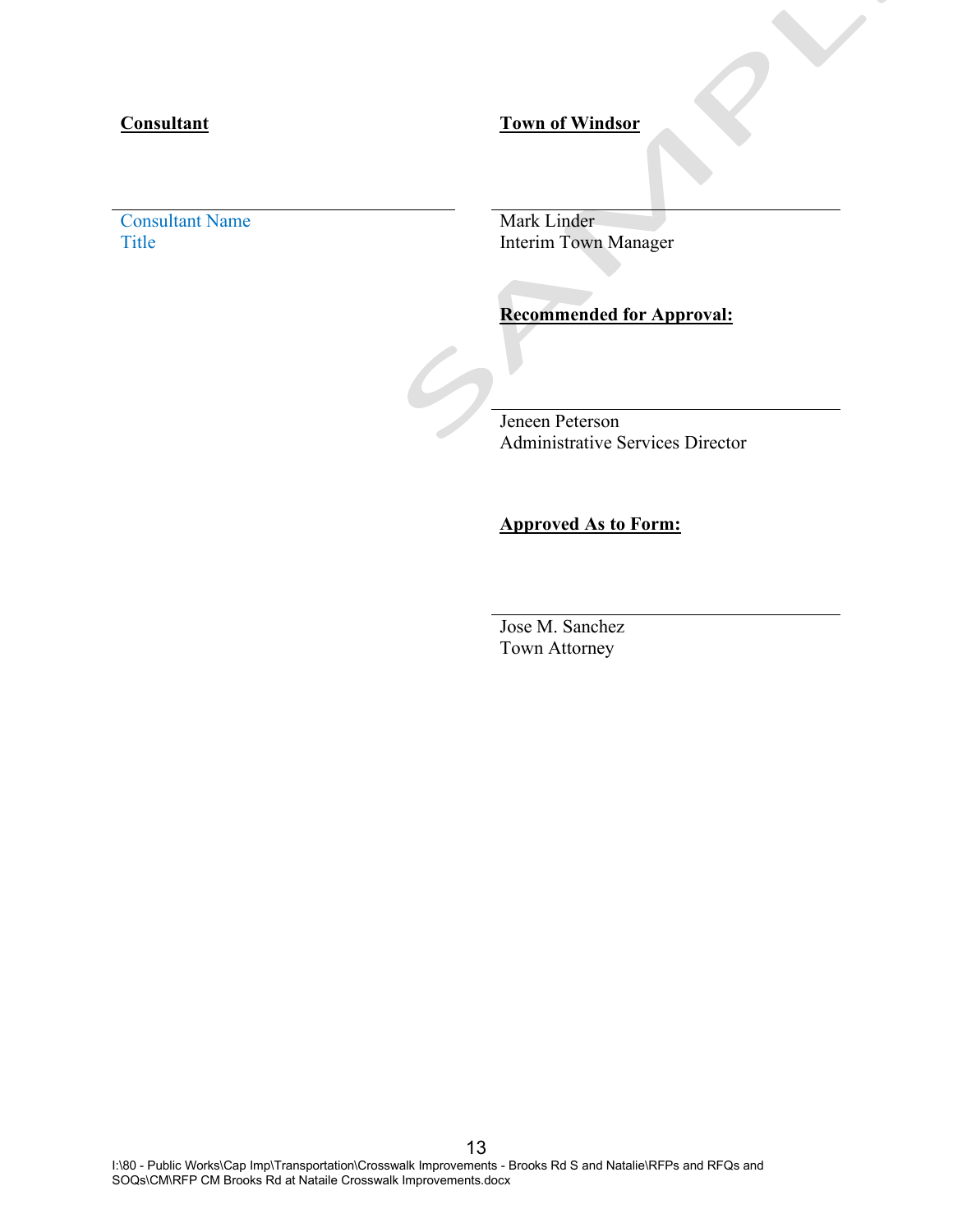#### **EXHIBIT A**

#### **SCOPE OF SERVICES AND SCHEDULE**

#### **EXHIBIT B**

#### **PROVISIONS REQUIRED FOR PUBLIC WORKS PROJECTS PURSUANT TO CALIFORNIA LABOR CODE SECTION 1720 ET SEQ.**

#### HOURS OF WORK:

- A. In accordance with California Labor Code Section 1810, eight (8) hours of labor in performance of the Services shall constitute a legal day's work under this Agreement.
- B. By signing this Agreement, Consultant agrees that Consultant is aware of the provision of California Labor Code section 3700 which requires every employer to be insured against liability for workers compensation or to undertake self-insurance in accordance with the provisions of the California Labor Code, and that Consultant will comply with such provisions before commencing performance of the Services.
- C. The Consultant and its sub consultants shall forfeit as a penalty to the Town \$25 for each worker employed in the performance of the Services for each calendar day during which the worker is required or permitted to work more than eight (8) hours in any one calendar day, or more than forty (40) hours in any one calendar week, in violation of the provisions of California Labor Code Section 1810 and following.

#### WAGES:

A. The services of the Consultant shall be done on or in the execution of a "public works" project as defined by Law. In accordance with California Labor Code Section 1773.2, the Town has determined the general prevailing wages in the locality in which the Services are to be performed for each craft or type of work needed to be as published by the State of California Department of Industrial Relations, Division of Labor Statistics and Research, a copy of which is on file with the Town and shall be made available on request. The Consultant and sub consultants engaged in the performance of the Services shall pay no less than these rates to all persons engaged in performance of the Services. The Consultant shall be responsible for the compliance of its subcontractors.

# 14 **Attachment 2**